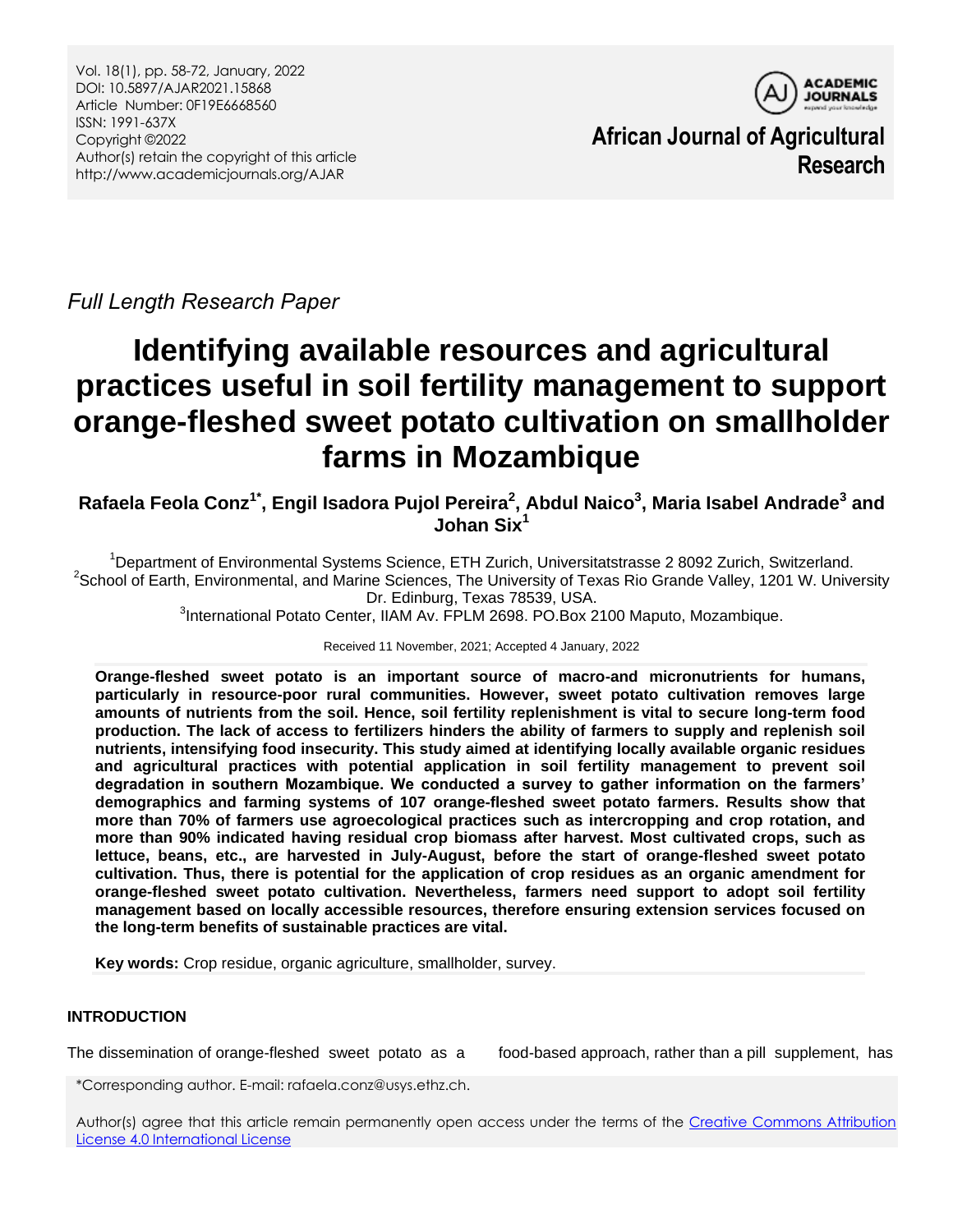successfully increased the vitamin A intake in the participating communities. Hence, orange-fleshed sweet potato can be an important staple crop improving the diet quality of many Mozambican families (Low et al., 2007, 2017). Malnutrition due to low intake of vitamin A affects more than 70% of children of 6 to 59 months old in Mozambique (Aguayo et al., 2005). Unfortunately, the crop draws heavily on soil nutrients that are removed at the harvest of the storage roots, with potential extraction reaching up to 100, 40 and 320 kg ha<sup>-1</sup> yr<sup>-1</sup> of N, P and K, respectively (Grüneberg et al., 2015; Nedunchezhiyan et al., 2012). Thus, Orange-Fleshed Sweet Potato (OFSP) cultivated without nutrient replenishment would greatly exacerbate soil degradation placing the long-term success of this food-based strategy in peril. Therefore, OFSP introduction should also promote soil fertility management to ensure nutrient replenishment and secure adequate supply for sustainable food production.

In Mozambican small scale rainfed systems, soil nutrient budgets deficit averaged  $-32$ ,  $-6$  and  $-25$  kg ha<sup>-1</sup> year<sup>-1</sup>, however, the highest depletion was observed with root crops, such as cassava, depleting an additional 10 kg ha<sup>1</sup> year<sup>1</sup> (Folmer et al., 1998). In the long-term, soil degradation hampers food production and particularly challenges resource-limited rural communities already exposed to nutritional insecurity (Tittonell and Giller, 2013). In Mozambique, smallholder farmers have limited options to replenish soil nutrients due to a lack of access to fertilizer markets and low purchasing power, forsaking land to deterioration (Cunguara and Garrett, 2011; Mazuze, 1999). Additionally, in the region, extreme climatic events such as extended drought periods or floods disrupt agricultural production causing great losses of crops and soil. The fragility of agricultural systems, caused by the low capacity of farmers to adapt in the occurrence of extreme events, extends problems such as malnutrition and poverty (Ehrhart and Twena, 2006; Leichenko and O'Brien, 2002).

For the resource limited farmer, locally accessible organic amendments incorporated within agroecological and conservational practices can advance sustainable agriculture for securing soil nutrient replenishment adequately. For instance, the adoption of practices such as intercropping and crop rotation using maize and leguminous crops on smallholding farms in central Mozambique enhanced food security by improving crop productivity and diversifying agricultural production (Rusinamhodzi et al., 2012). In a study performed in northern Mozambique, the conservational practice of retaining crop residues on the soil surface resulted in higher maize yields consistently over four seasons when compared to traditional cultivation involving soil-disturbing residue removal (Thierfelder et al., 2015). Nevertheless, the use of crop residue as mulch on the soil surface competes with other applications, such as the common practice of animal foraging, particularly in crop-livestock farming systems. Additionally, the lack of a sufficient

labour force required to efficiently control weeds while retaining crop residue is a barrier to this method of improving crop yield (Rusinamhodzi et al., 2016a). The decision to apply crop residues depends on the farmer's own preferences, availability of alternative resources, the external demand for crop residues, and the availability of sufficient biomass produced in agricultural systems (Valbuena et al., 2015; Corbeels et al., 2014; Valbuena et al., 2012).

Specific factors related to the farmers' socio-economic and biophysical characteristics and context must be considered to ensure successful adoption and the optimal performance of soil fertility management (Ajayi et al., 2007). In the present study, we conducted a survey in rural communities located within the OFSP dissemination area in the Manhiça district in southern Mozambique. The survey aimed at identifying (i) locally accessible resources and known agroecological practices performed by interviewed farmers and (ii) main constraints for farmers to achieve desirable OFSP production. The survey results examined whether crop biomass residues from farming activities depend on farms' and farmers' characteristics. Findings from this work will support the development of tailored soil fertility management for sustainable OFSP cultivation based on local conditions and the resources available to the OFSP farmer.

#### **MATERIALS AND METHODS**

#### **Study area**

The survey encompassed Manhiça, which is the major sweet potato production district of Maputo province in southern Mozambique. The farming areas lie at altitudes of 15 m and experience a seasonal warm/wet and cool/dry climate during October to April and May to September, respectively. The annual temperature averages 23°C with a mean precipitation of 807 mm. The Incomati river serves the region and its banks serve for agricultural production. The soil in Manhiça comprises sandy sediments with coastal dunes and alluvial flatlands along the Incomati River. Manhiça hosts a population of about 190,000 inhabitants in an area of 2373  $\text{km}^2$ . Although only 20% of the land serves agricultural purposes, agriculture represents the dominant economic activity in the municipality (Mozambican Ministry of State Administration-MMSA, 2005).

Smallholder farms receive public extension work performed by the District Services of Economic Activities (SDAE) – division of the Mozambican Ministry of Agriculture and Rural Development. The SDAE administers technical support, farming supplies such as seeds and fertilizers to local farmers' associations (MMSA, 2005). The SDAE also participates in dissemination campaigns of OFSP vines sponsored by the International Potato Center (CIP) (Matale and Munda, 2012).

#### **Survey development**

This study interviewed a total of 107 households in rural Manhiça (Figure 1). Participation in the questionnaire was optional and all interviewed farmers were informed that these findings would be published and the answers could not be traced back to individual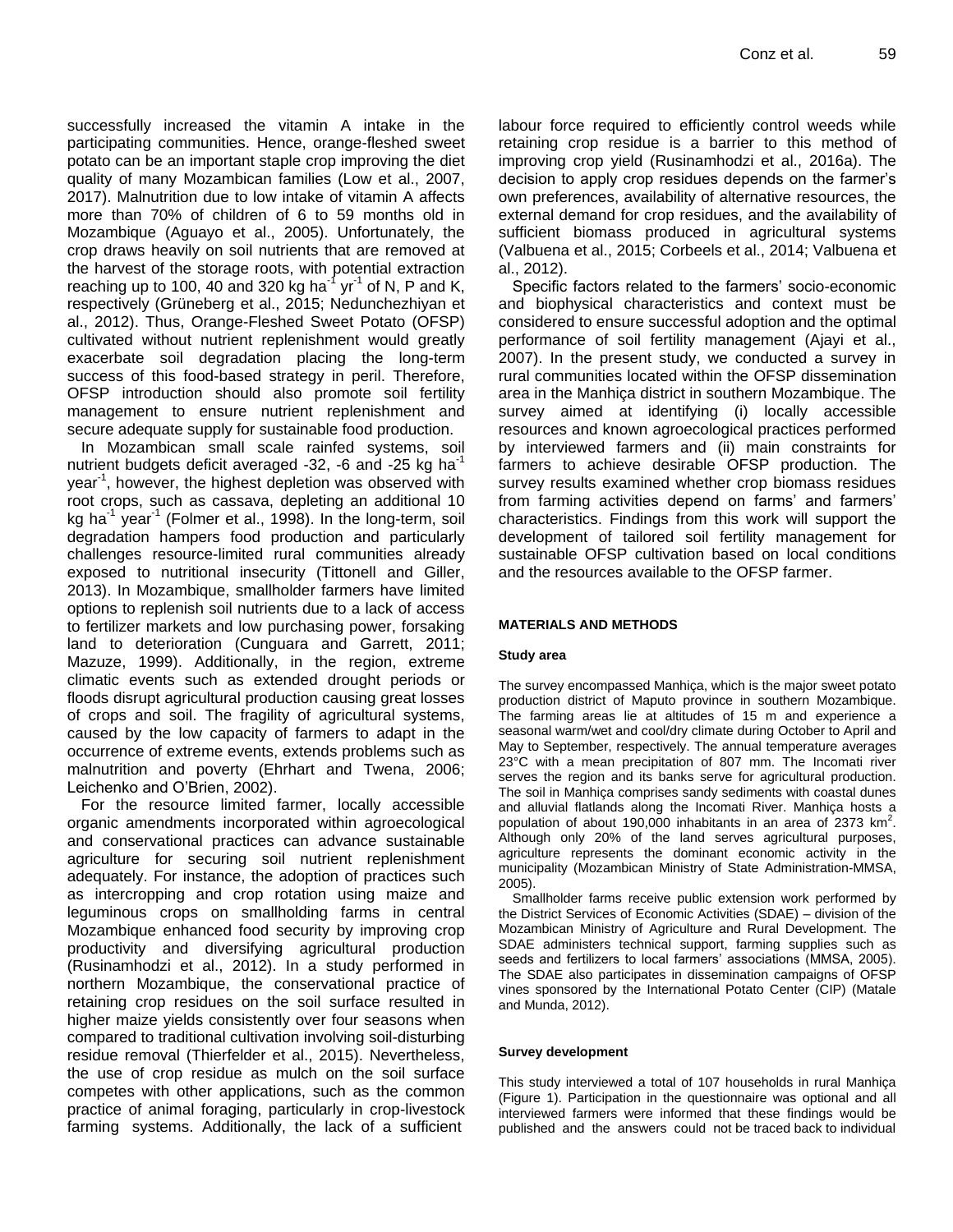

**Figure 1.** Map of southern Mozambique with details of the communities surveyed.

farmers. During the interview, farmers could cease to participate at any time.

To identify soil and crop management as well as production constraints involved in sweet potato farming, the questionnaire featured 22 questions (Supplementary Material 2) divided into five subtopics: (i) demographics, (ii) farm characterization, (iii) fertilization and cropping systems, (iv) OFSP cultivation, as well as (v) organic resources availability. The term 'synthetic fertilizer' refers to synthetic forms applied to cash crops, such as maize and

garden crops. 'Organic fertilizer' refers to any kind of organic waste or residue, produced from farming practices, composted or not, divided into animal manure or vegetable residues.

Using the five subtopics, SDAE extension agents performed the surveys in the local language 'Changana'. All the farming associations selected for this survey participate in the OFSP dissemination campaigns administered by CIP and SDAE. Each association assisted by the SDAE resides along the Incomati river in Manhiça (Figure 1). The results are presented as a percentage of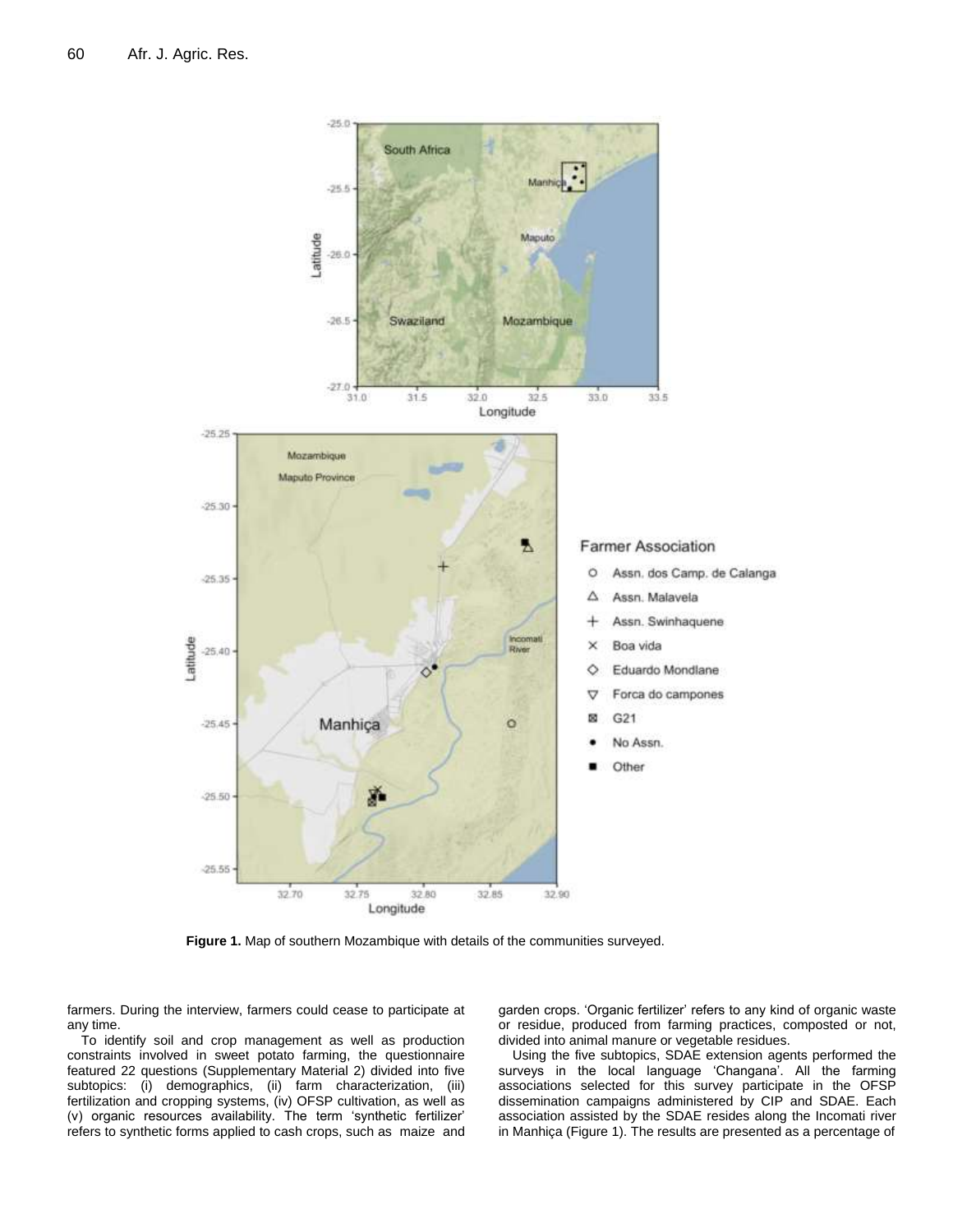

**Figure 2.** Number of respondents according to age interval and gender in each household, distributed by role in farm, (a) HH=head of household, (b) OFSP cultivator=orange-fleshed sweet potato cultivator, and (c) both HH and OFSP cultivator.

the respondents, followed by the number of respondents according to the answer for each of the questions. An independent χ2 test was used to determine if the production of organic fertilizer was dependent on the demographic characteristics of respondents as well as the farming system.

# **RESULTS**

# **Demographics**

Of the total 107 households surveyed, 62 are headed by men, and 45 by women. Women predominantly perform the OFSP cultivation (79%). Of the interviewed farmers, 40 women are exclusively OFSP cultivators, and 40 men are exclusively the head of the household; whereas 45 women and 22 men assume both roles (Figure 2). A χ2 test of independence shows a significant relationship between the age group and gender of the OFSP cultivator and/or head of the household ( $x2= 34.656$ , df = 21, p-value =  $0.03079$ ). This means that when having exclusive roles in the household, the majority of respondents both women and men are younger (between 41 and 60 years of age) (Figure 2a and b). In contrast, in the households where the respondents accumulate both roles of head of household and OFSP cultivator, the majority of women were between 51 and 70 years of age and the majority of men were even older, between 71 to 80 years of age (Figure 2c). In other words, older respondents were more likely to be the head of the household and the OFSP cultivator, while younger respondents conserve their exclusive role in the household (Figure 2).

Of the interviewed farmers, 30% started their farming activities between 1950 and 1980, 40% started between 1980 and 2000, and the rest 30% started after 2000. Crop production is the main activity for income generation (92%), only 1 farmer indicated relying mainly on animal production and 2 farmers use both activities as their main income source.

# **Farm characterization**

The area surveyed included 7 different farmers associations, distributed in sub-regions depending on the location of the farm (Figure 1). Farm size varied from 50 to 70000  $m^2$ . A portion of respondents did not respond to the question about the size of their farm (39%). The majority of farmland is smaller than 10000 m<sup>2</sup>, as 44% of farmers indicated having farms from 50 to 10000  $m^2$ , and only 17% have farms larger than 10000  $m^2$ . Only 3% of respondents have farm areas of 50000 to 70000  $\mathrm{m}^2$ .

Farmers are assisted by more than one organization. Only 13% of farmers do not receive any agricultural extension support, and half of these were not part of any association. A majority of farmers (85%) indicated they are assisted by SDAE and 30% are assisted by NGOs. Farmers obtain seeds from a variety of suppliers; mainly they purchase seeds to be used in the following season (82%) in addition to storing seeds for future use (50%) and donations from the local government appeared to be common (42%). Sharing amongst neighbors and other sources of seed supply are less common (10% and 7%,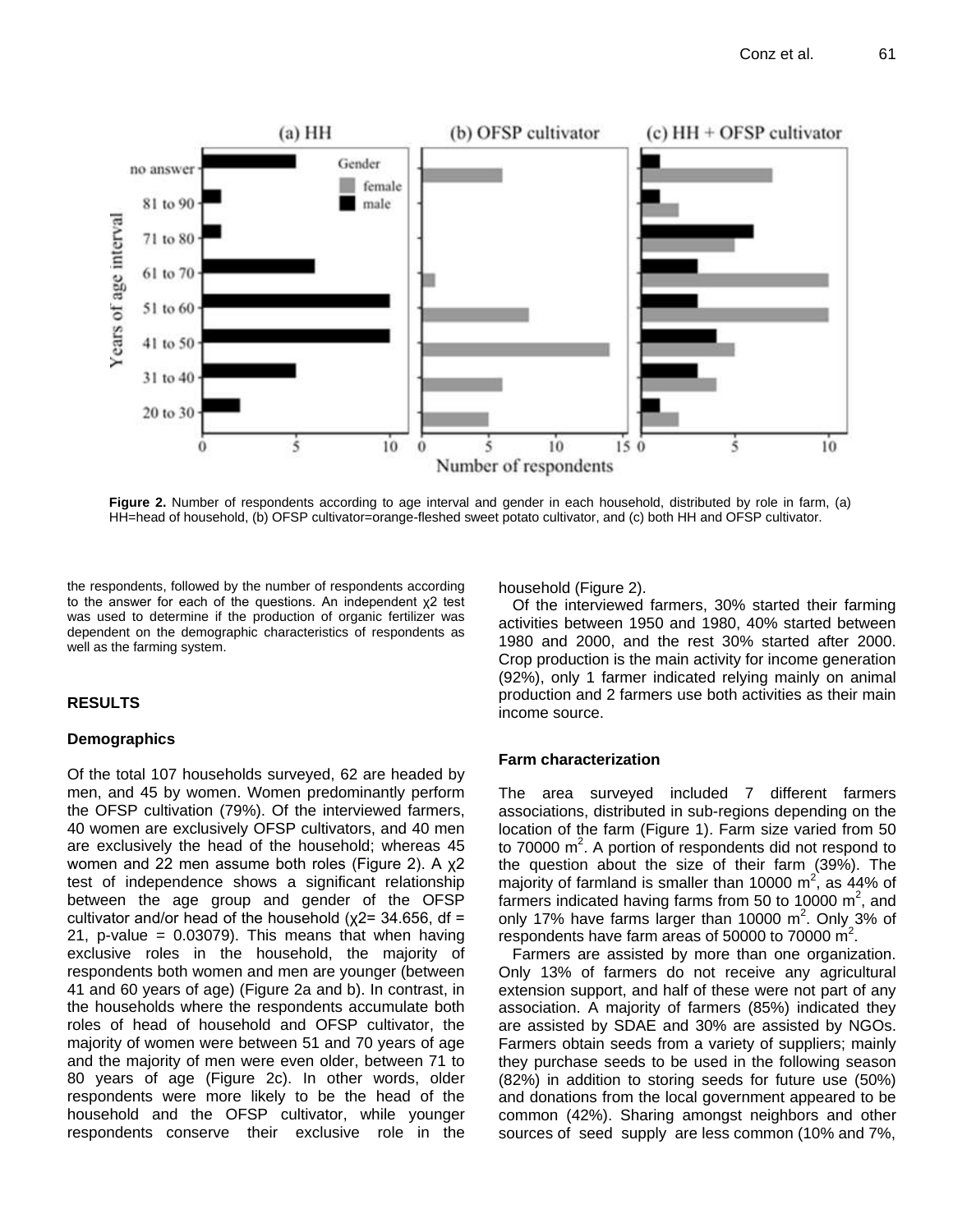|              | <b>Months</b> |   |   |   |   |   |   |   |              |              |   |   |                         |  |
|--------------|---------------|---|---|---|---|---|---|---|--------------|--------------|---|---|-------------------------|--|
| Crop         | J             | F | M | A | M | J | J | A | ${\bf s}$    | $\mathbf{o}$ | N | D | <b>Respondents %</b>    |  |
| Sweet potato | h             | p |   |   |   |   | h |   | p            |              |   |   | 83                      |  |
| Maize        | h             | p |   |   |   |   | h |   | p            |              |   |   | 76                      |  |
| Cassava      |               |   |   |   |   |   | h |   | p            |              |   |   | 33                      |  |
| Potato       | h             | p |   |   |   |   | h |   | p            |              |   |   | $\mathbf 5$             |  |
| Cowpea       |               |   | p |   |   | h | p |   | h            |              |   |   | $\overline{7}$          |  |
| Kale         |               |   |   | р |   | h |   |   |              |              |   |   | 21                      |  |
| Onions       |               |   |   | р |   |   | h |   |              |              |   |   | 14                      |  |
| Tomato       |               |   |   | p |   |   | h |   |              |              |   |   | 11                      |  |
| Lettuce      |               |   | p |   | h |   |   |   |              |              |   |   | 14                      |  |
| Cabbage      |               |   | p |   | h |   |   |   |              |              |   |   | 10                      |  |
| Garlic       |               |   | p |   | h |   |   |   |              |              |   |   | 8                       |  |
| Beans        |               |   | р |   |   |   | h |   |              |              |   |   | $\overline{7}$          |  |
| Pumpkin      | p             |   |   |   | h |   |   |   |              |              |   |   | 15                      |  |
| Okra         | p             |   |   |   |   | h |   |   |              |              |   |   | $\overline{4}$          |  |
| Peanuts      | р             |   |   |   |   |   |   |   | $\mathsf{h}$ |              |   |   | 11                      |  |
| Carrots      | h             |   |   |   |   |   |   |   | p            |              |   |   | $\overline{\mathbf{4}}$ |  |
| Banana       |               |   |   |   |   |   |   |   |              |              |   |   | $\sqrt{5}$              |  |
| Sugar cane   |               |   |   |   |   |   | h | p |              |              |   |   | 4                       |  |

**Table 1.** Duration of seasons according to the crop and number of respondents, in % that cultivate each crop.

 $(p =$  planting,  $h =$  harvesting).

#### respectively).

# **Agricultural practices**

The most commonly cultivated crops are sweet potatoes, maize, and cassava (Table 1). Sweet potatoes include the white and orange-fleshed varieties, given that they are cultivated in the same area, under the same management. The cassava season starts in September with harvest 1.5 years later, during April and May. Sweet potato and maize can be cultivated twice a year, with the first planting during the warm/wet season Sep-Feb and a second in the cool/dry Feb-Jul season. Garden crops, such as lettuce, tomatoes, kale, etc. have faster maturity and are commonly cultivated during the cool/dry season between March and July (Table 1). The majority of farmers (70%) cultivate 1 to 3 plant species in the same season on their farm and only 24% cultivate between 4 to 7 plant species (Supplementary Table 1).

According to farmers' responses, more than one cropping system is practiced by the same household during the season. Intercropping is the most common agroecological management (84%), usually consisting of legumes planted with maize or okra. Crop rotation is the second most common farming system amongst the interviewed farmers (74%). Fallow periods are less used by farmers, as 36% of respondents leave their land fallow, and only 8% of the respondents mentioned they

use fire to 'clean' the area left fallow. Monoculture is practiced by 41% of the farmers, mainly in areas with sugarcane, maize and sweet potato.

As animal production does not contribute to income generation for the majority of farmers, 36% of the respondents do not raise farm animals; nevertheless, more than half of farmers have poultry (52%). Less common are duck (34%), goat (21%), swine (11%), and cattle (9%) production. For farmers indicating more than one animal species on their farm, 38% mentioned raising between 2 and 3 animal species (Supplementary Table 1).

# **OFSP cultivation**

The majority of interviewed farmers began to cultivate OFSP between the years 2012 and 2016 (73%). Most of the planting material originated directly from the International Potato Center (CIP) (45%), or from exchanging with neighbors (47%). None of the interviewed farmers indicated applying any type of fertilizer in OFSP cultivation. According to the respondents, the most common constraint to OFSP cultivation and cause of lower productivity is drought (79%) followed by pest incidence (64%). The estimated OFSP productivity varied amongst farmers from 0.12 t ha- $1$  to 100 t ha $1$ , fresh weight basis (FWB), only 37 out of the 107 interviewed farmers informed us about their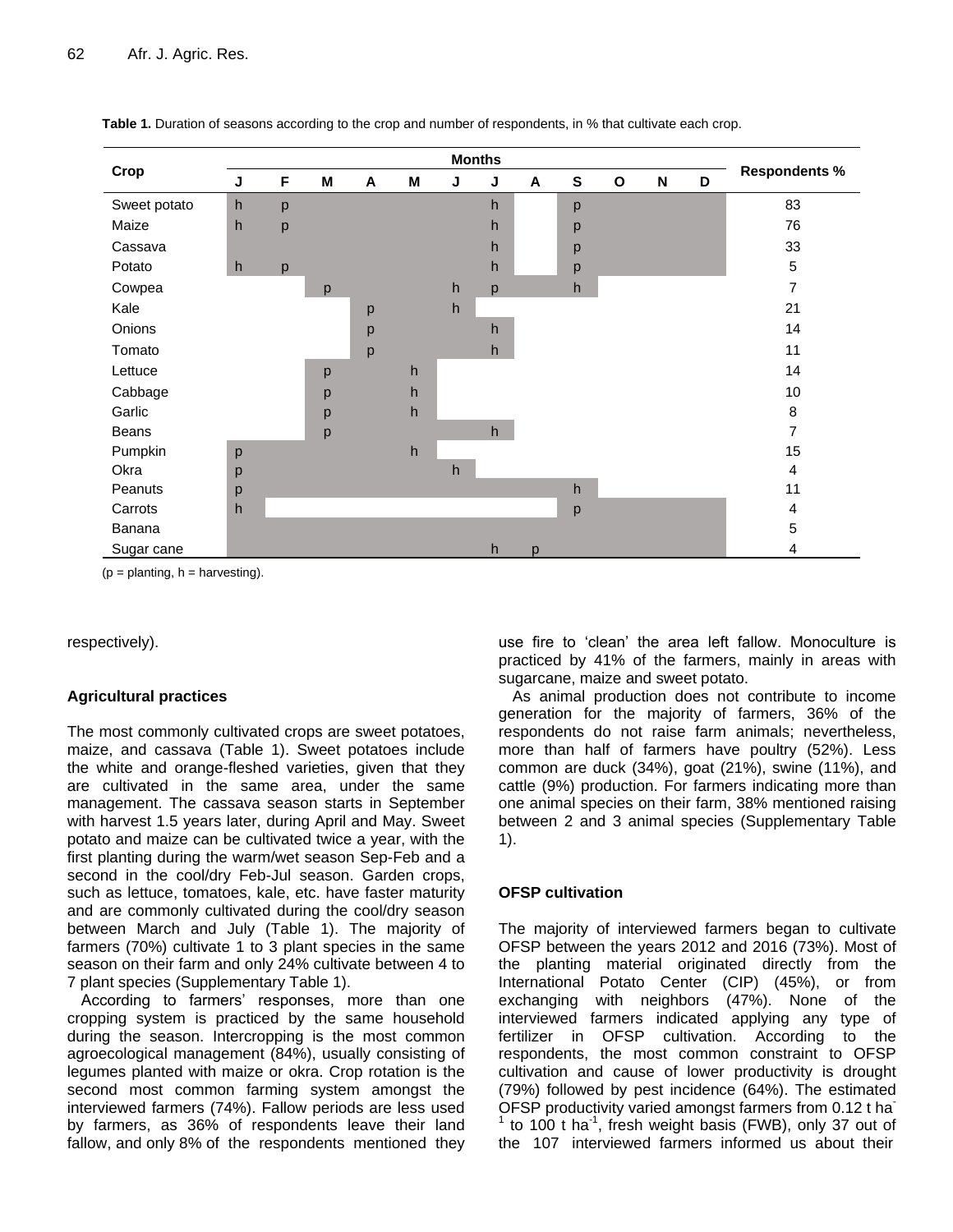

**Figure 3.** OFSP storage root yield on a fresh weight basis (FWB), according to farmers interviewed by each farmer association in this survey.

OFSP root yield (Figure 3).

#### **Residual biomass from farming**

The majority of farmers interviewed produce crop residue in their agricultural systems (85%, n=91). Of the farmers that produce residues, one farmer indicated having only animal manure as a residue on his farm, and six other farmers answered that they produce both animal and crop residues on their farm. Nevertheless, 8% of farmers did not specify any residual material from their farming activities. Most farmers use these residues as fertilizer (82%), and only 3% sell their residue. Of all the farmers interviewed, 6% burn the crop residues produced on their farms. A χ2 test of independence shows that the production of organic fertilizer or type of residue produced is not statistically related in any significant way to farmers' demographics, nor the farming system (Supplementary Table 1).

# **DISCUSSION**

### **Identifying locally accessible resources and their potential use as fertilizer**

Based on the survey performed, most of the annual crops (that is, lettuce, kale, pumpkin, etc.) are cultivated during the dry season and harvested before the start of the OFSP season (July-September, Table 1). Hence, the residues from these crops are potential accessible resources that can be used as organic fertilizer in subsequent OFSP cultivation. For instance, considering 20% residual biomass left after harvest, kale cultivation represents an addition of 10, 7.5 and 18 kg ha<sup>-1</sup> of N, P and K, respectively (Ayaz et al., 2006; Chakwizira et al., 2015) and lettuce can add 47, 16 and 116 kg ha<sup>-1</sup> of N, P and K, respectively (Hoque et al., 2010). Additionally, residual biomass from leguminous crops such as cowpea and groundnuts are viable sources of nutrients because these crops are able to supply 10 to 75 kg ha<sup>-1</sup> of N, 1.5 kg ha<sup>-1</sup> of P and 25 kg ha<sup>-1</sup> of K (Randall et al., 2006; Gascho and Davis, 1994). Moreover, the incorporation of organic fertilizers increases soil organic matter and improves soil properties that benefit plant growth in the long term (Mangalassery et al., 2019). As it stands farmers take advantage of crop residue production as 82% of them indicated using crop residue as fertilizer. Thus, this survey asserts that farmers commonly use crop residues to fertilize the cropping systems; however, not on OFSP but mainly on cash crops.

Other authors reported the use of crop residues as animal feed to improve the quantity and quality of the animal manure for later use as a high-quality fertilizer (Rusinamhodzi et al., 2016a). Nevertheless, the competition to use crop residue as animal feed instead of directly as a fertilizer depends on the presence of cattle in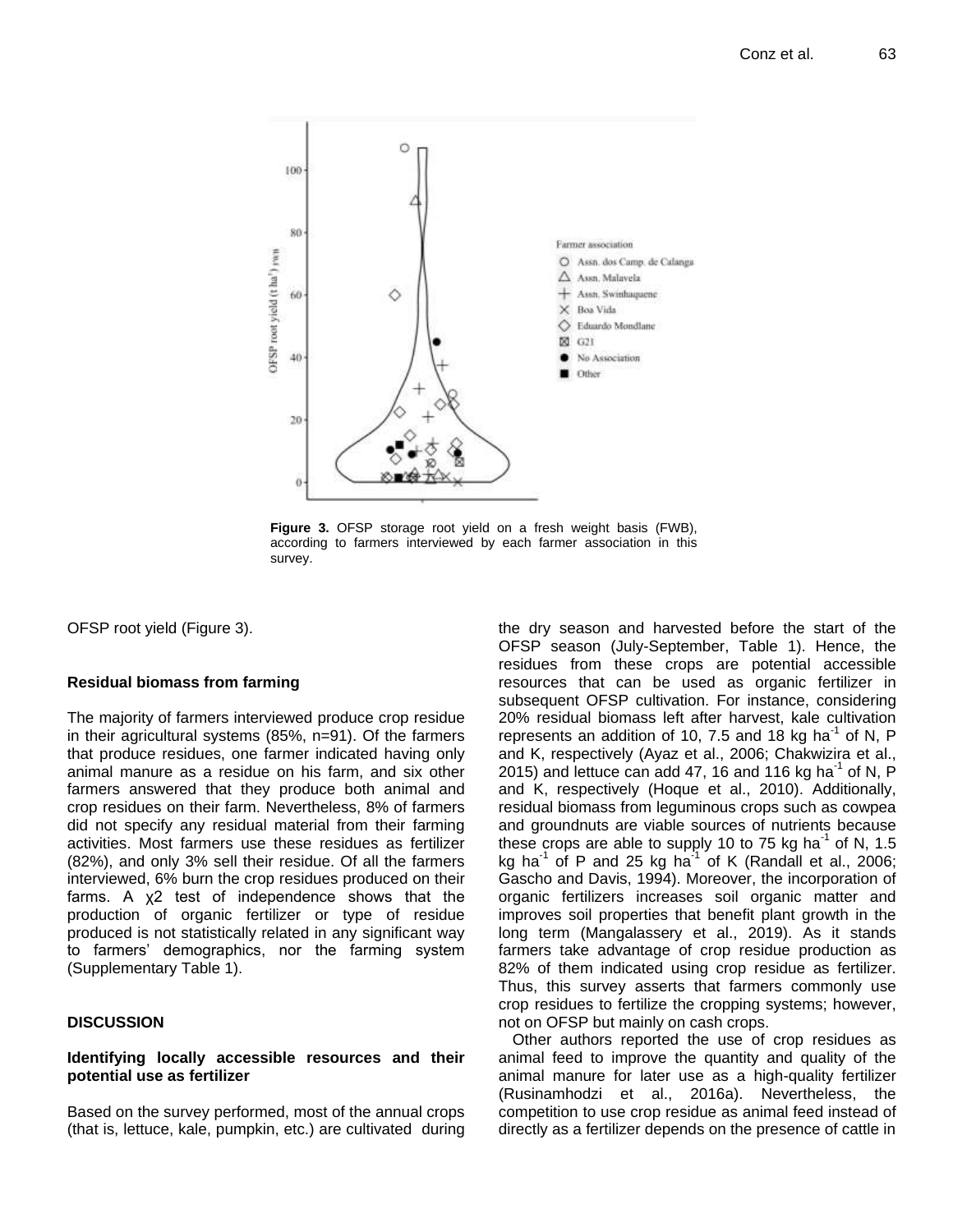the farming systems among other factors (Rusinamhodzi et al., 2016a; Corbeels et al., 2014). In Mozambique, the infestation of tsetse (*Bovine trypanosomosis*) limits cattle production in the country (Specht, 2008), which explains the low percentage of farmers surveyed employing cattle production in their farming systems. The national census further corroborates this data, reporting that only 5% of smallholder farms produce cattle in Mozambique (Amade et al., 2010). This indicates that the crop residue used as fertilizer does not compete with using it as cattle feed. Thus, the possibility of using crop residues to fertilize OFSP cultivation would compete with the current destination of these amendments, which are used as cash crop fertilizer.

Moreover, although most farmers generate crop residues from agricultural activities, a few cases produce no residual material from farming due to poor crop performance and consequent lower food availability (Ehrhart and Twena, 2006). Drier and warmer weather in southern Africa attributed to climate change increasingly damages limited-resource rural communities, increasing the risk for agricultural production and endangering food security (Cairns et al., 2013). In southern Mozambique, water scarcity drives crop failure (Ehrhart and Twena, 2006), thus, in low crop yield scenarios, the trade-offs and pressure to use crop residues as inputs in agricultural systems become higher (Valbuena et al., 2015).

Animal production remains a potential system for sourcing organic amendments because almost half of the farmers raise poultry and other animals. Overall in Mozambique, 60% of farms raise poultry (Amade et al., 2010). Poultry manure is established as a high-quality organic fertilizer; for example, Agbede (2010) found poultry manure to increase soil organic carbon by 13% and nutrient concentration, particularly soil N and P, with 40 and 30%, respectively in contrast to non-fertilized soil. When compared to legume plant residue incorporation, poultry manure increased soil N and P concentration by 65 and 23% (Amusan et al., 2011). Better sweet potato performance was observed with poultry manure fertilization, with 35% higher storage root yield compared to non-fertilized cultivation (Agbede, 2010). However, even with a significant number of farmers raising animals, the majority did not mention having animal manure on their farms. As observed during visits, the surveyed farms often had poultry, goats, or other animals ranging freely, which hinders manure accumulation and collection. Poultry systems are characterized by low animal density and scavenging poultry raised for subsistence in lowinput/low-output systems (Goromela et al., 2006). Limited-resource farmers have no means to invest in improvements to intensify animal production (Lobo et al., 2006); therefore, targeted governmental policies should support farmers to improve their facilities for poultry production enabling the development of integrated agriculture based on internal cycling, that is, recycling of

waste.

# **Identifying locally known sustainable agricultural practices**

Relying on internal cycles to exploit soil resources more efficiently than monocultures, agroecological practices can offer adequate alternatives for resource-limited farmers to secure long-term sustainable food production systems (Dubey et al., 2020). Conservation agricultural practices are highly adopted in Mozambique with 79% of small and medium size farmers practicing intercropping; nevertheless, only 27% practice crop rotation (Amade et al., 2010). A larger number of smallholder farmers adopt maize-legume intercropping instead of maize-legume rotation due to higher risks and unreliable yield when legumes are planted in monoculture after the maize. Instead, rotations are commonly performed with maize followed by other crops, such as potatoes (Grabowski and Kerr, 2014). The surveyed communities commonly used maize-leguminous intercropping and maize rotations with a staple crop.

Intercropping has the potential to increase soil organic carbon and plant performance while diversifying produce, hence, can benefit smallholder farmers with limited access to resources (Rusinamhodzi et al., 2016b). Both intercrop and crop rotation systems using maize and leguminous plants have been shown to improve production. In a study performed in central Mozambique, maize-cowpea intercropping and maize in rotation with cowpea increased maize grain yield by more than 80% compared to monoculture after three growing seasons (Rusinamhodzi et al., 2012). Other authors reported a 38% increase in maize grain yield when intercropped with cowpea, in the same region (Nyagumbo et al., 2016). In OFSP systems intercropped with groundnuts, storage root yield was 38% higher in southern Mozambique when compared to OFSP monoculture (Munda et al., 2019).

In addition to the beneficial impacts on crop performance, maize-leguminous intercropping alternatives alleviate biophysical and socio-economic constraints faced by diversifying produce (Rusinamhodzi et al., 2012; Nyagumbo et al., 2016). However, the adoption of such agroecological practices is constrained by cultural and socio-economic factors such as the inclusion of leguminous plants and preference for maize as a food staple (Grabowski and Kerr, 2014; Thierfelder et al., 2014). From personal observation in the field, we observed that intercropping and crop rotations employed limited-resource adaptations, such as larger spacing between plants, reflecting the farmer's knowledge and means (Supplementary Material 3). Thus, the management performed *in situ* requires investigation and the impacts on the agricultural systems should be quantified with respect to local conditions.

Thirty-six percentage of farmers used fallow periods to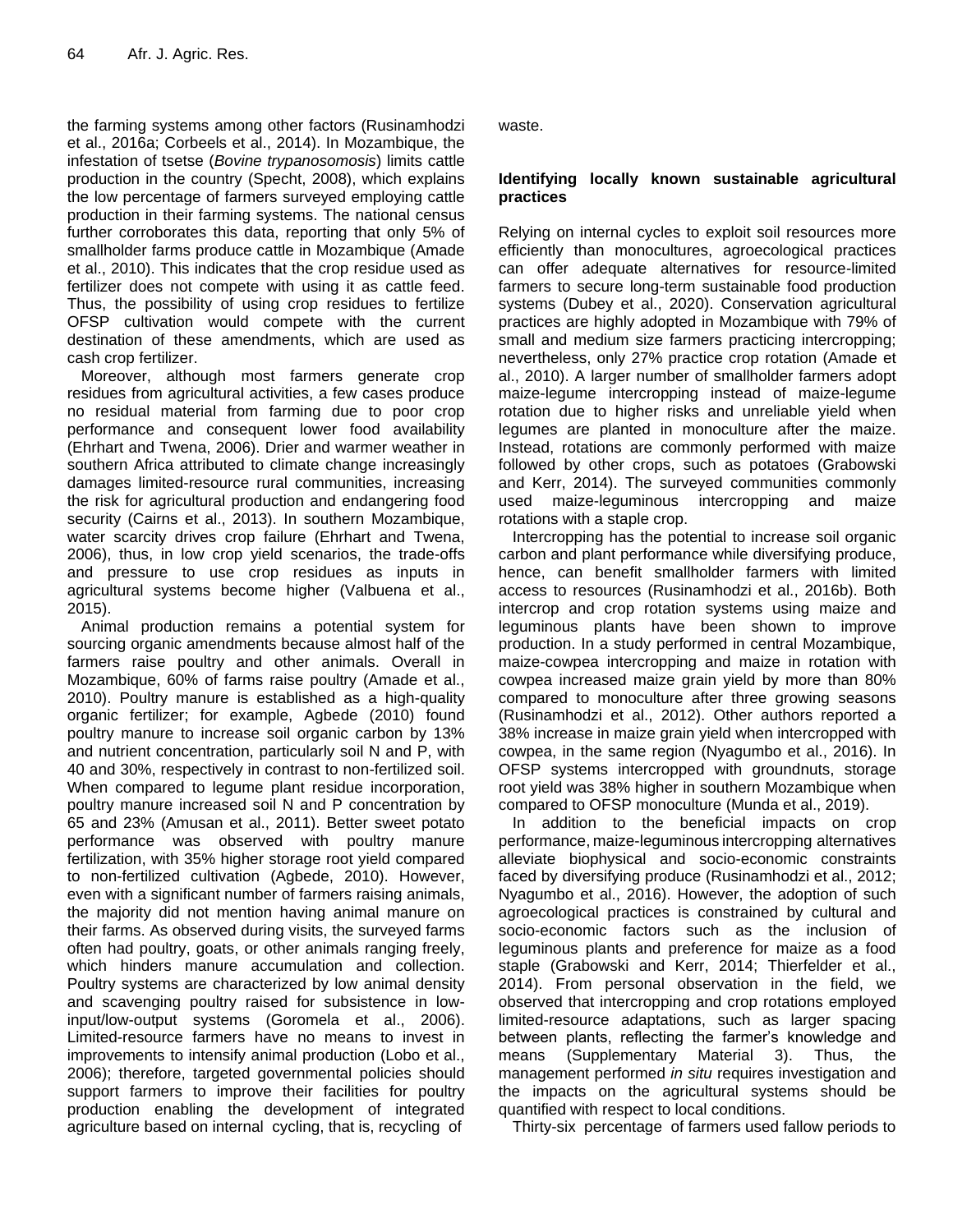recover the soil fertility after continuous cultivation. At the end of fallow, 6% responded they burn weeds and residues accumulated to prepare for the subsequent cropping system. Other authors reported that farmers choose to burn residual biomass from fallow as a lowcost and less time-consuming alternative compared to leaving mulch on the soil surface (Adjei-Nsiah et al., 2007). For the sweet potato, the cultivation after a 2-year fallow period led to a 40% higher root yield than in a continuous monocropping system, demonstrating that nutrient input from plants biomass grown during the fallow can serve to increase yield (Hartemink, 2003). Moreover, the use of improved fallow systems, with the incorporation of leguminous plants can increase N supply and have a beneficial impact on yield (Akanvou, et al., 2000). However, the success of this procedure in recovering soil fertility depends on the climate, vegetation and management of the area, particularly fallow length (Nhantumbo, 2008). With rising population density intensifying pressures for land use, farmers increasingly shorten or skip fallow periods (Cunguara and Garrett, 2011). While burning weed biomass is used to clean the vegetated area before planting a new crop; the use of controlled fires has been discouraged by the governmental extension service to reduce and avoid accidents (Shaffer, 2010). As current practices diverge from the traditional system, new methods will be needed to manage resources efficiently, maintaining productivity and environmental sustainability.

# **Main constraints for OFSP production**

Although OFSP root yield varies highly between farmers and complicates benchmarks (Figure 2), potential root productivity can surpass the current average production (Grüneberg et al., 2015). The long drought period most severely limits the achievement of desired OFSP performance. The occurrence of droughts challenges many countries in sub-Saharan Africa, and severely affects sweet potato yield as well as nutritional security in Mozambique. Hope lies in breeding programs targeting the development of drought-tolerant varieties (Parker et al., 2019). Pest incidence also imposes a great challenge. Weevil infestation, in particular, hinders the production and accumulation of root biomass and the effects can be more destructive during the dry season (Matale and Munda, 2012).

Soil fertility was not indicated as a limiting factor for OFSP productivity among the farmers located along the Umbeluzi River (Figure 1). Their farming on Fluvisol soil leverages natural moderate fertility and represents 6% of the area in Mozambique (Mazuze, 1999). These resource-limited communities traditionally cultivate staple crops without managing soil fertility, but the continuous removal of nutrients, particularly from root and tuberous crops, deplete the soil (Cunguara and Garrett, 2011; Lal, 1997). Care must be taken in advocating these more intense nutrient-demanding crops to supplement the soil fertility requirements before overdrawing the natural replenishment rates.

# **Conclusion**

In conclusion, our results suggest that crop residues are a common local resource capable of improving soil fertility. Although more than half of respondents produce poultry, these are mainly characterized by free-range scavenging production systems, which limits the access to a sufficient amount of manure, as collection and accumulation of manure are difficult.

The survey results suggest that farmers do not use crop residue for animal feed but recognize them as potential fertilizer in their cash crop systems, that is, 82% indicated to use crop residue as fertilizer on cash crops, yet, no soil fertility management is performed in OFSP systems. The surveyed farms are located in a region with natural moderate soil fertility, hence, OFSP yield is not heavily constrained by the lack of soil nutrients and OFSP is not a cash crop; thus, the application of crop residue on OFSP is not considered by farmers. Nevertheless, strategies to ensure soil fertility replenishment should be prioritized in governmental extension services to avoid continuous nutrient removal.

Moreover, the incorporation of crop residues in agricultural systems have beneficial impacts that go beyond soil nutrient maintenance, as this material enhances soil organic matter, improving soil biological and physical properties that allow long lasting benefits on soil potential to provide conducive conditions for plant growth. This survey indicates that integrating local resources, (that is, crop residues) with known agroecological practices, (that is, intercropping and crop rotation) is a viable option that can be applied as soil fertility management in OFSP systems. Thus, extension assistance should focus in supporting farmers to adopt these practices to secure soil fertility and ensure OFSP production.

# **CONFLICT OF INTERESTS**

The authors have not declared any conflict of interests.

# **ACKNOWLEDGEMENTS**

The authors express gratitude to Mr. Albino Saveca, Mr Julião José Macie and Mr. Henrique Xerinda for support and hard work in applying the questionnaire in Changana and to the farmers that agreed to participate in the survey. They appreciate Dr. Eliah Munda and Dr. Roland Brower for support and collaboration in the initial stages of the work. This research was funded by the Mercator Foundation through the ETH Zurich World Food System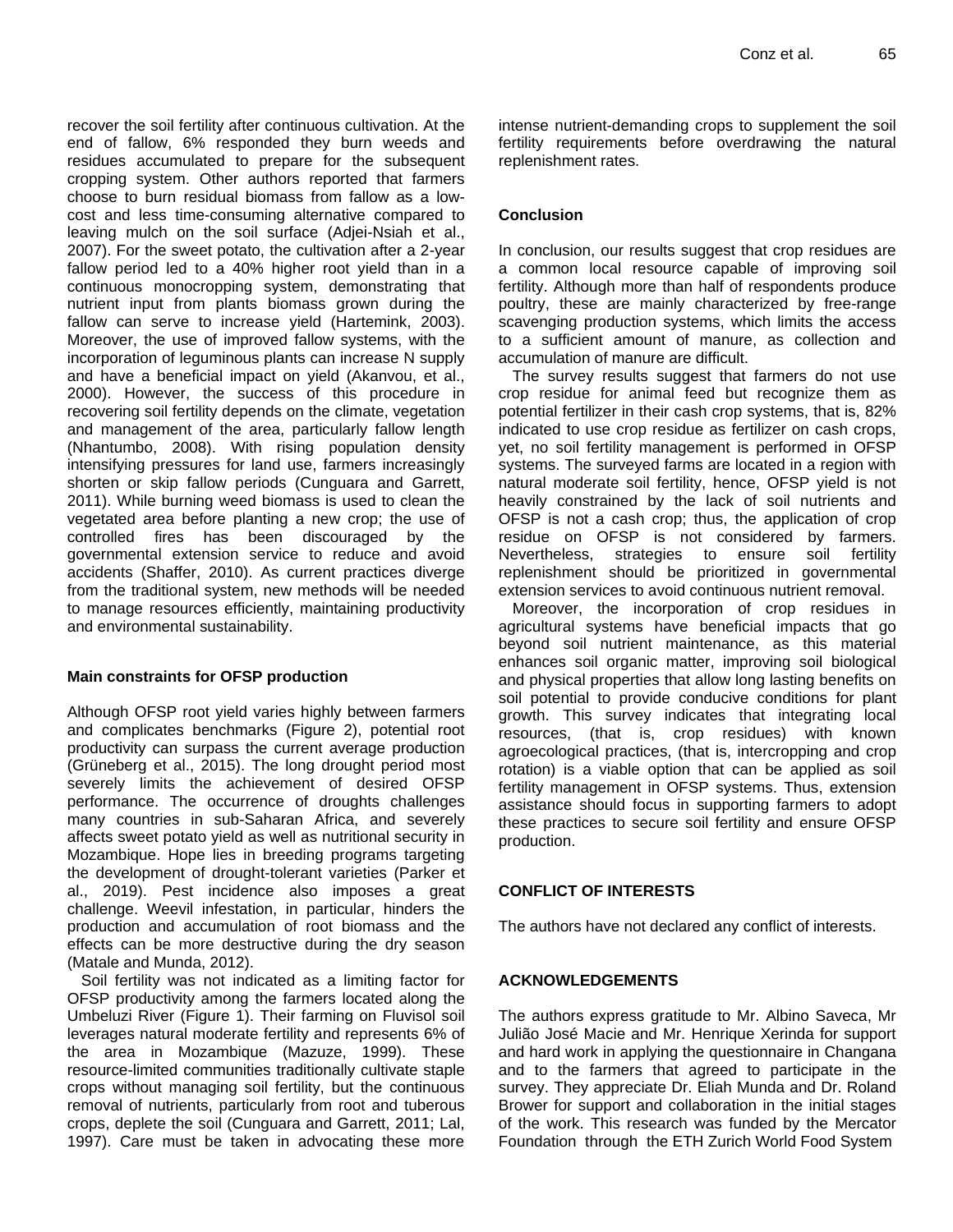Center, and by the Swiss Government Excellence Scholarship for Foreign Scholars and Artists.

#### **REFERENCES**

- Adjei-Nsiah S, Kuyper TW, Leeuwis C, Abekoe MK, Giller KE (2007). Evaluating sustainable and profitable cropping sequences with cassava and four legume crops: Effects on soil fertility and maize yields in the forest/savannah transitional agro-ecological zone of Ghana. Field Crops Research 103(2):87-97.
- Agbede TM (2010). Tillage and fertilizer effects on some soil properties, leaf nutrient concentrations, growth and sweet potato yield on an Alfisol in southwestern Nigeria. Soil and Tillage Research 110(1):25- 32.
- Aguayo VM, Kahn S, Ismael C, Meershoek S (2005). Vitamin A deficiency and child mortality in Mozambique. Public Health Nutrition 8(1):29-31.
- Ajayi OC, Akinnifesi FK, Sileshi G, Chakeredza S (2007). Adoption of renewable soil fertility replenishment technologies in the southern African region: Lessons learnt and the way forward. Natural Resources Forum 31(4):306-317.
- Akanvou R, Becker M, Chano M, Johnson DE, Gbaka-Tcheche H, Toure A (2000). Fallow residue management effects on upland rice in three agroecological zones of West Africa. Biology and Fertility of Soils 31(6):501-507.
- Amade C, Matsimbe A, Couto B (2010). Censo Agro-Pecuário CAP 2009-2010: Resultados Definitivos - Moçambique. http://www.ine.gov.mz/operacoes-estatisticas/censos/censo-agropecuario/cap-2009-2010/censo-agro-2013-pecuario-2009-2013- 2010-resultados-definitivos-2.pdf/view
- Amusan AO, Adetunji MT, Azeez JO, Bodunde JG (2011). Effect of the integrated use of legume residue, poultry manure and inorganic fertilizers on maize yield, nutrient uptake and soil properties. Nutrient Cycling in Agroecosystems 90(3):321-330.
- Ayaz FA, Glew RH, Millson M, Huang HS, Chuang LT, Sanz C, Hayirlioglu-Ayaz S (2006). Nutrient contents of kale (Brassica oleraceae L. var. acephala DC.). Food Chemistry 96(4):572-579.
- Cairns JE, Hellin J, Sonder K, Araus JL, MacRobert JF, Thierfelder C, Prasanna BM (2013). Adapting maize production to climate change in sub-Saharan Africa. Food Security 5(3):345-360.
- Chakwizira E, de Ruiter J, Maley S (2015). Effects of nitrogen fertiliser application rate on nitrogen partitioning, nitrogen use efficiency and nutritive value of forage kale. New Zealand Journal of Agricultural Research 58(3):259-270.
- Corbeels M, de Graaff J, Ndah TH, Penot E, Baudron F, Naudin K, Andrieu N, Chirat G, Schuler J, Nyagumbo I, Rusinamhodzi L, Traore K, Mzoba HD, Adolwa IS (2014). Understanding the impact and adoption of conservation agriculture in Africa: A multi-scale analysis. Agriculture, Ecosystems and Environment 187:155-170.
- Cunguara B, Garrett J (2011). O Sector Agrário em Moçambique : Análise situacional, constrangimentos e oportunidades para o crescimento agrário. Promoção de Crescimento Agrário Em Moçambique 72. Available at: http://www.acismoz.com/wpcontent/uploads/2017/06/Sector Agrario em Mocambique PT.pdf
- Dubey PK, Singh GS, Abhilash PC (2020). Adaptive agronomic practices for sustaining food production. In Adaptive Agricultural Practices pp. 11-43.
- Ehrhart C, Twena M (2006). Climate change and poverty in Mozambique realities and responses. Background Report for the CARE International Poverty-Climate Change Initiative P 33. Available at:

https://ees.kuleuven.be/klimos/toolkit/documents/196\_CC&Poverty\_ moz.pdf

- Folmer ECR, Geurts PMH, Francisco JR (1998). Assessment of soil fertility depletion in Mozambique. Agriculture, Ecosystems and Environment 71(1-3):159-167.
- Gascho GJ, Davis G (1994). Mineral nutrition. In: J. Smartt (Ed.), The Groundnut Crop: A scientific basis for improvement. Chapman & Hall. pp. 214-254
- Goromela EH, Kwakkel RP, Verstegen MWA, Katule AM (2006).

Strategies to optimize the use of scavengeable feed resource base by smallholders in traditional poultry production systems in Africa: a review. African Journal of Agricultural Research 1(3):91-100.

- Grabowski PP, Kerr JM (2014). Resource constraints and partial adoption of conservation agriculture by hand-hoe farmers in Mozambique. International Journal of Agricultural Sustainability 12(1):37-53.
- Grüneberg WJ, Ma D, Mwanga RO, Carey EE, Huamani K, Diaz F, Eyzaguirre R, Guaf E, Jusuf M, Karuniawan A, Tjintokohadi K (2015). Advances in sweetpotato breeding from 1992 to 2012. In: J. W. Low (Ed.), Potato and sweetpotato in Africa: transforming the value chains for food and nutrition security pp. 3-68. CAB Internation. https://doi.org/10.1079/9781780644202.0003
- Hartemink AE (2003). Sweet potato yields and nutrient dynamics after short-term fallows in the humid lowlands of Papua New Guinea. Netherlands Journal of Agricultural Science 50(3-4):297-319. https://doi.org/10.1016/S1573-5214(03)80014-3
- Hoque MM, Ajwa H, Othman M, Smith R, Cahn M (2010). Yield and postharvest quality of lettuce in response to nitrogen, phosphorus, and potassium fertilizers. HortScience 45(10):1539-1544. https://doi.org/10.21273/hortsci.45.10.1539
- Lal R (1997). Degradation and resilience of soils. Philosophical Transactions of the Royal Society B: Biological Sciences 352(1356):997-1010. https://doi.org/10.1098/rstb.1997.0078
- Leichenko RM, O'Brien KL (2002). The dynamics of rural vulnerability to global change: The case of southern Africa. Mitigation and Adaptation Strategies for Global Change 7(1):1-18. https://doi.org/10.1023/A:1015860421954
- Lobo QJ, Alders R, Da Silva, A, Harun M (2006). Improvement of health and management of village poultry in Mozambique. Improving Farmyard Poultry Production in Africa: Interventions and Their Economic Assessment pp. 216-219.
- Low JW, Arimond M, Osman N, Cunguara B, Zano F, Tschirley D (2007). A Food-Based Approach Introducing Orange-Fleshed Sweet Potatoes Increased Vitamin A Intake and Serum Retinol Concentrations in Young Children in Rural Mozambique. The Journal of Nutrition 137(5):1320-1327. https://doi.org/10.1093/jn/137.5.1320
- Low JW, Mwanga ROM, Andrade M, Carey E, Ball AM (2017). Tackling vitamin A deficiency with biofortified sweetpotato in sub-Saharan Africa. Global Food Security pp. 23-30. https://doi.org/10.1016/j.gfs.2017.01.004
- Mangalassery S, Kalaivanan D, Philip PS (2019). Effect of inorganic fertilisers and organic amendments on soil aggregation and biochemical characteristics in a weathered tropical soil. Soil and Tillage Research 187:144-151.
- Matale D, Munda E (2012). Orange-fleshed sweet-potato in Mozambique: A situation analysis and needs assessment (Issue April). Available at: https://www.sweetpotatoknowledge.org/files/tanzania-ofsp-situationanalysis-report/
- Mazuze FM (1999). State of land resources and agricultural land use in Mozambique. In: V. Ravichandran (Ed.), Regional land cover changes, sustainable agriculture and their interactions with global changes, pp. 22-44. University Press.
- Mozambican Ministry of State Administration (MMSA) (2005). Perfil de distrito de Manhiça província de Maputo. Available at: http://www.portaldogoverno.gov.mz/por/content/download/2967/2388 7/version/1/file/Manhica.pdf%0A
- Munda E, Pieterse PJ, Andrade MI, Makunde GS, Pereira EI (2019). Improving productivity of orange-fleshed sweetpotato (Ipomoea batatas) through intercropping with legumes and moderate phosphorus application. South African Journal of Plant and Soil 36(3):221-228. https://doi.org/10.1080/02571862.2018.1548659
- Nedunchezhiyan M, Byju G, Jata S (2012). Sweet potato agronomy. Fruit, Vegetable and Cereal Science and Biotechnology 6(1):1-10.
- Nhantumbo ABJC (2008). Fertility recovery in sandy soils under bush fallow in southern Mozambique. University of the Free State, Bloemfontein.
- Nyagumbo I, Mkuhlani S, Pisa C, Kamalongo D, Dias D, Mekuria M (2016). Maize yield effects of conservation agriculture based maize– legume cropping systems in contrasting agro-ecologies of Malawi and Mozambique. Nutrient Cycling in Agroecosystems 105(3):275-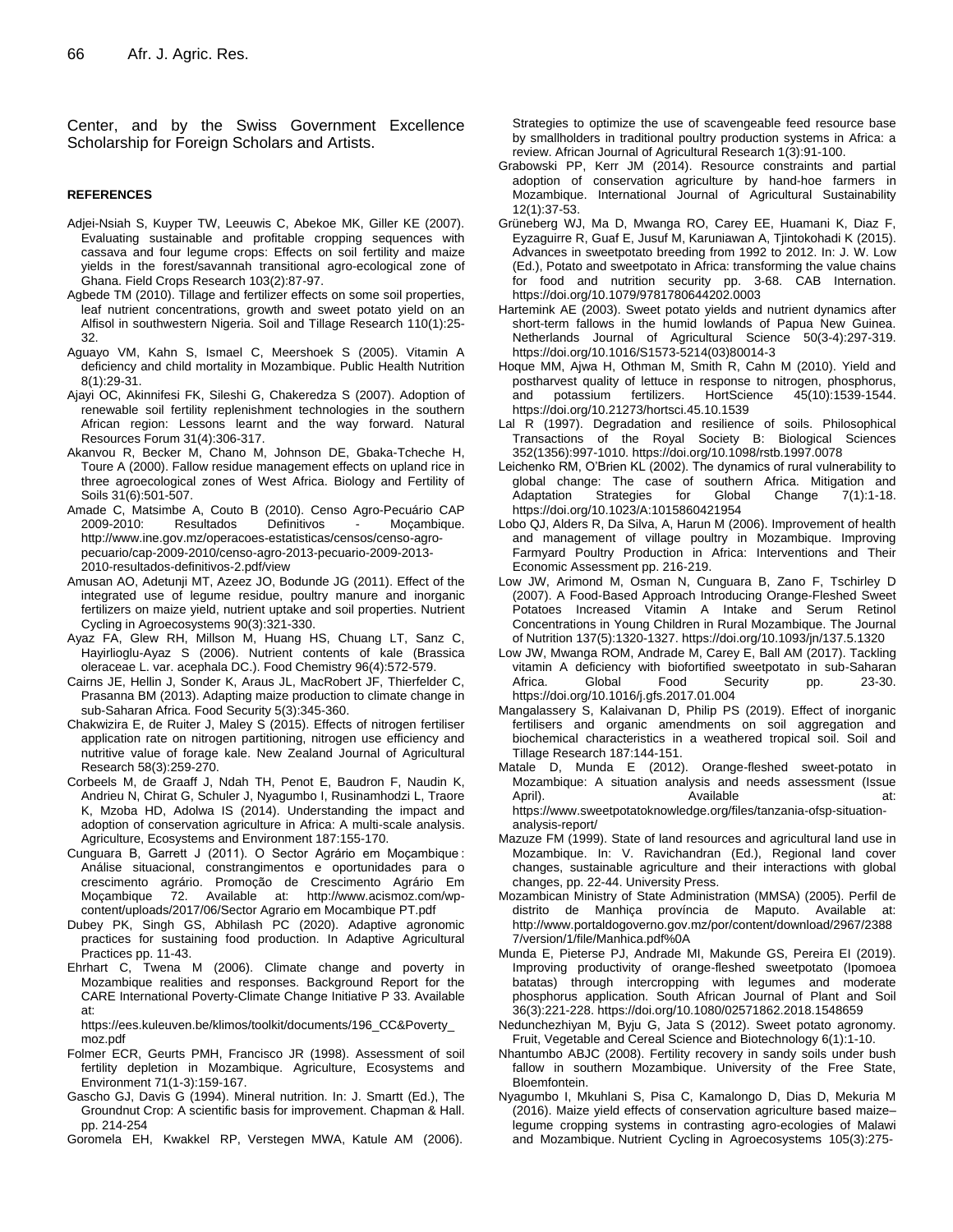290. https://doi.org/10.1007/s10705-015-9733-2

- Parker ML, Low JW, Andrade M, Schulte-Geldermann E, Andrade-Piedra J (2019). Climate Change and Seed Systems of Roots, Tubers and Bananas: The Cases of Potato in Kenya and Sweetpotato in Mozambique. In T. Rosenstock, A. Nowak, & E. Girvetz (Eds.), The Climate-Smart Agriculture Papers, pp. 99-111. Springer. https://doi.org/10.1007/978-3-319-92798-5\_9
- Randall PJ, Abaidoo RC, Hocking PJ, Sanginga N (2006). Mineral nutrient uptake and removal by cowpea, soybean and maize cultivars in West Africa, and implications for carbon cycle effects on soil acidification. Experimental Agriculture 42(4):475-494. https://doi.org/10.1017/S001447970600384X
- Rusinamhodzi L, Corbeels M, Giller KE (2016a). Diversity in crop residue management across an intensification gradient in southern Africa: System dynamics and crop productivity. Field Crops Research 185:79-88. https://doi.org/10.1016/j.fcr.2015.10.007
- Rusinamhodzi L, Corbeels M, Nyamangara J, Giller KE (2012). Maizegrain legume intercropping is an attractive option for ecological intensification that reduces climatic risk for smallholder farmers in central Mozambique. Field Crops Research 136:12-22.
- Rusinamhodzi L, Dahlin S, Corbeels M (2016b). Living within their means: Reallocation of farm resources can help smallholder farmers improve crop yields and soil fertility. Agriculture, Ecosystems and Environment 216:125-136.
- Shaffer LJ (2010). Indigenous fire use to manage savanna landscapes in southern Mozambique. Fire Ecology 6(2):43-59. https://doi.org/10.4996/fireecolgy.0602043
- Specht EJK (2008). Prevalence of bovine trypanosomosis in Central Mozambique from 2002 to 2005. Onderstepoort Journal of Veterinary Research 75(1):73-81.
- Thierfelder C, Rusinamhodzi L, Ngwira AR, Mupangwa W, Nyagumbo I, Kassie GT, Cairns JE (2014). Conservation agriculture in Southern Africa: Advances in knowledge. Renewable Agriculture and Food Systems 30(4):328-348.
- Thierfelder C, Rusinamhodzi L, Setimela P, Walker F, Eash NS (2015). Conservation agriculture and drought-tolerant germplasm: Reaping the benefits of climate-smart agriculture technologies in central Mozambique. Renewable Agriculture and Food Systems 31(5):414- 428.
- Tittonell P, Giller KE (2013). When yield gaps are poverty traps: The paradigm of ecological intensification in African smallholder agriculture. Field Crops Research 143:76-90.
- Valbuena D, Erenstein O, Homann-Kee TS, Abdoulaye T, Claessens L, Duncan AJ, Gérard B, Rufino MC, Teufel N, van Rooyen A, van Wijk MT (2012). Conservation Agriculture in mixed crop–livestock systems: Scoping crop residue trade-offs in Sub-Saharan Africa and South Asia. Field Crops Research 132:175-184.
- Valbuena D, Tui SHK, Erenstein O, Teufel N, Duncan A, Abdoulaye T, Swain B, Mekonnen K, Germaine I, Gérard B (2015). Identifying determinants, pressures and trade-offs of crop residue use in mixed smallholder farms in Sub-Saharan Africa and South Asia. Agricultural Systems 134:107-118.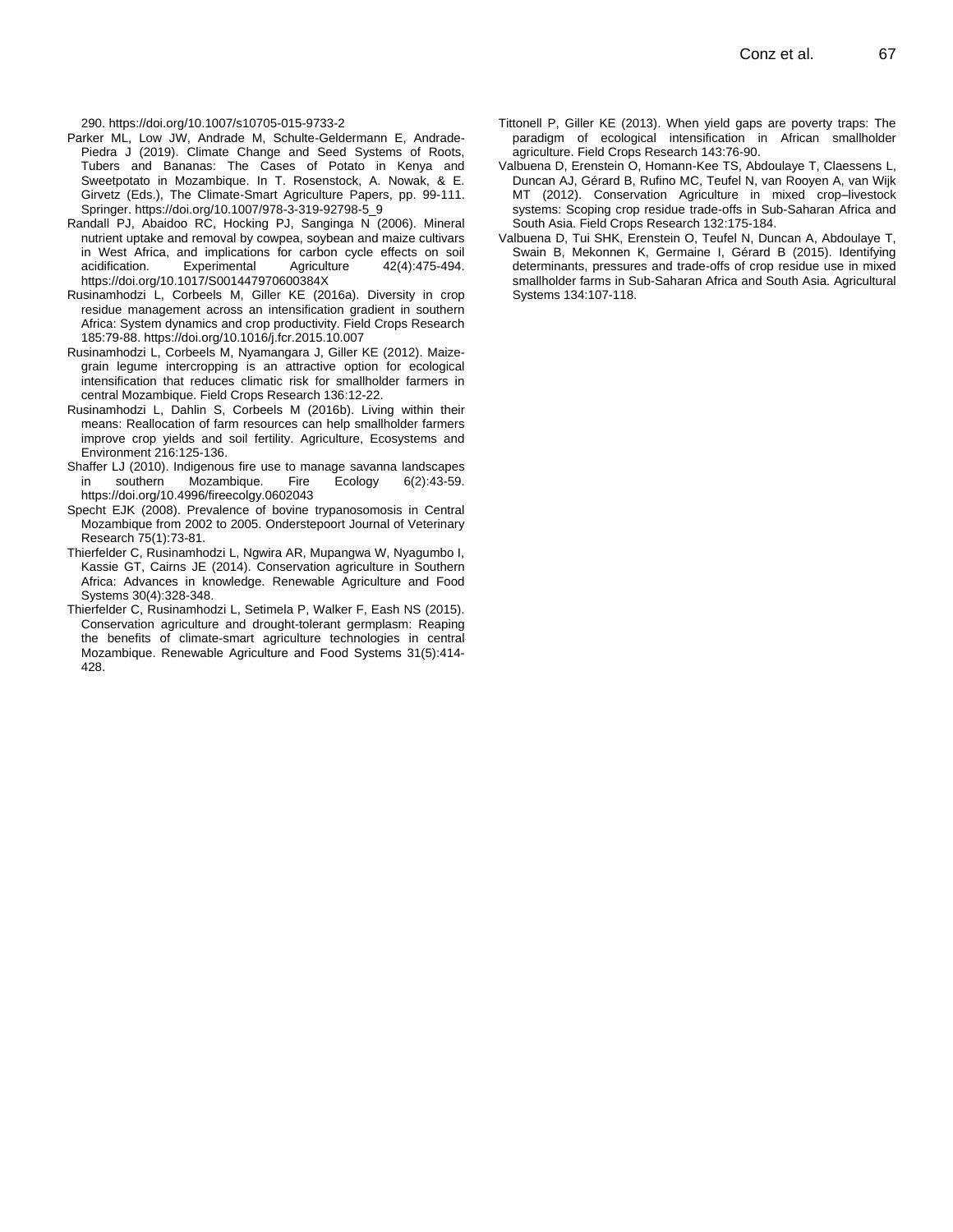**Supplementary Table 1.** Farmers' demographics and farming systems according to the total number of respondents and in relation to the residual biomass production. An independent χ2 test was calculated to determine if the production and the type of residue was dependent on demographics or farming systems responses.

| <b>Parameter</b>                                | <b>Total No. of</b><br>respondents | No.<br>residue   | Green<br>residue        | Animal<br>residue | <b>Both</b><br>residue  | $\chi$ 2                                          |
|-------------------------------------------------|------------------------------------|------------------|-------------------------|-------------------|-------------------------|---------------------------------------------------|
| Total                                           | 107                                | $\boldsymbol{9}$ | 91                      | 1                 | 6                       |                                                   |
| Sex head of household                           |                                    |                  |                         |                   |                         |                                                   |
| Male                                            | 62                                 | 8                | 50                      | 1                 | 3                       | $\chi$ 2= 4.7536, df = 3,                         |
| Female                                          | 45                                 | 1                | 41                      | 0                 | $\mathfrak{S}$          | $p$ -value = 0.1908                               |
| <b>Farm size</b>                                |                                    |                  |                         |                   |                         |                                                   |
| 0-500 $m2$                                      | 8                                  | 0                | 8                       | 0                 | 0                       |                                                   |
| 500-1000 $m2$                                   | 3                                  | 1                | 2                       | 0                 | 0                       |                                                   |
| 1000-2500 m <sup>2</sup>                        | 9                                  | 1                | 8                       | 0                 | 0                       |                                                   |
| 2500-5000 m <sup>2</sup>                        | 19                                 | 1                | 16                      | 0                 | $\boldsymbol{2}$        | $\chi$ 2= 19.074, df = 14,                        |
| 0.5-0.75 ha                                     | 3                                  | $\pmb{0}$        | $\boldsymbol{2}$        | 0                 | $\mathbf{1}$            | $p$ -value = 0.1621                               |
| $0.75-1$ ha                                     | 6                                  | 0                | 6                       | 0                 | $\pmb{0}$               |                                                   |
| $1-5$ ha                                        | 15                                 | 1                | 14                      | 0                 | 0                       |                                                   |
| 5-7 ha                                          | $\overline{2}$                     | 0                | 1                       | 0                 | 1                       |                                                   |
| <b>Experience (year started farming)</b>        |                                    |                  |                         |                   |                         |                                                   |
| 1950 - 1960                                     | $\overline{2}$                     | 0                | $\overline{c}$          | 0                 | 0                       |                                                   |
| 1961 - 1970                                     | 11                                 | 0                | 10                      | 0                 | 1                       |                                                   |
| 1971 - 1980                                     | 11                                 | 1                | 9                       | 0                 | 1                       |                                                   |
| 1981 - 1990                                     | 15                                 | 0                | 15                      | 0                 | 0                       | $\chi$ 2= 17.339, df = 18,                        |
| 1991 - 2000                                     | 28                                 | 4                | 23                      | 0                 | 1                       | $p$ -value = 0.4999                               |
| 2001 - 2010                                     | 22                                 | 3                | 17                      | 0                 | $\boldsymbol{2}$        |                                                   |
| <b>After 2010</b>                               | $\boldsymbol{9}$                   | 1                | $\overline{7}$          | 1                 | $\pmb{0}$               |                                                   |
| Age-head of household                           |                                    |                  |                         |                   |                         |                                                   |
| $20 - 30$                                       | 6                                  | 1                | 5                       | 0                 | 0                       |                                                   |
| $31 - 40$                                       | 13                                 | 2                | 10                      | 1                 | 0                       |                                                   |
| $41 - 50$                                       | 18                                 | 3                | 13                      | 0                 | $\overline{c}$          |                                                   |
| $51 - 60$                                       | 25                                 | 1                | 22                      | 0                 | $\boldsymbol{2}$        | $\chi$ 2= 17.421, df = 18,<br>$p$ -value = 0.4944 |
| $61 - 70$                                       | 18                                 | $\overline{2}$   | 16                      | 0                 | $\pmb{0}$               |                                                   |
| $71 - 80$                                       | 11                                 | $\pmb{0}$        | 10                      | $\pmb{0}$         | 1                       |                                                   |
| $81 - 90$                                       | 3                                  | $\pmb{0}$        | $\overline{c}$          | 0                 | 1                       |                                                   |
| <b>Farmer association</b>                       |                                    |                  |                         |                   |                         |                                                   |
| Malavela                                        | 9                                  | 0                | 9                       | 0                 | 0                       |                                                   |
| Camp. de Munhanque                              | 5                                  | 0                | 5                       | 0                 | 0                       |                                                   |
| Swinhaquene                                     | 21                                 | $\overline{c}$   | 19                      | 0                 | 0                       |                                                   |
| Boa Vida                                        | 18                                 | 4                | 14                      | 0                 | 0                       |                                                   |
| Eduardo Mondlane                                | 25                                 | 0                | 20                      | 1                 | $\overline{\mathbf{4}}$ | $\chi$ 2= 31.933, df = 24,                        |
| Forca do Campones                               | $\overline{4}$                     | 0                | $\overline{\mathbf{4}}$ | 0                 | 0                       | $p$ -value = 0.1287                               |
| G21                                             | 5                                  | 1                | 4                       | 0                 | 0                       |                                                   |
| No association                                  | 13                                 | 1                | 10                      | 0                 | 2                       |                                                   |
| Other                                           | $\overline{7}$                     | 1                | 6                       | 0                 | 0                       |                                                   |
| No. of crop species cultivated in the last year |                                    |                  |                         |                   |                         |                                                   |
| 1                                               | 13                                 | $\overline{c}$   | 11                      | 0                 | 0                       |                                                   |
| 2                                               | 26                                 | $\overline{2}$   | 24                      | 0                 | 0                       | $\chi$ 2= 15.218, df = 21,                        |
| 3                                               | 36                                 | 5                | 26                      | 1                 | 4                       | $p$ -value = $0.8119$                             |
| 4                                               | 11                                 | 0                | 11                      | 0                 | 0                       |                                                   |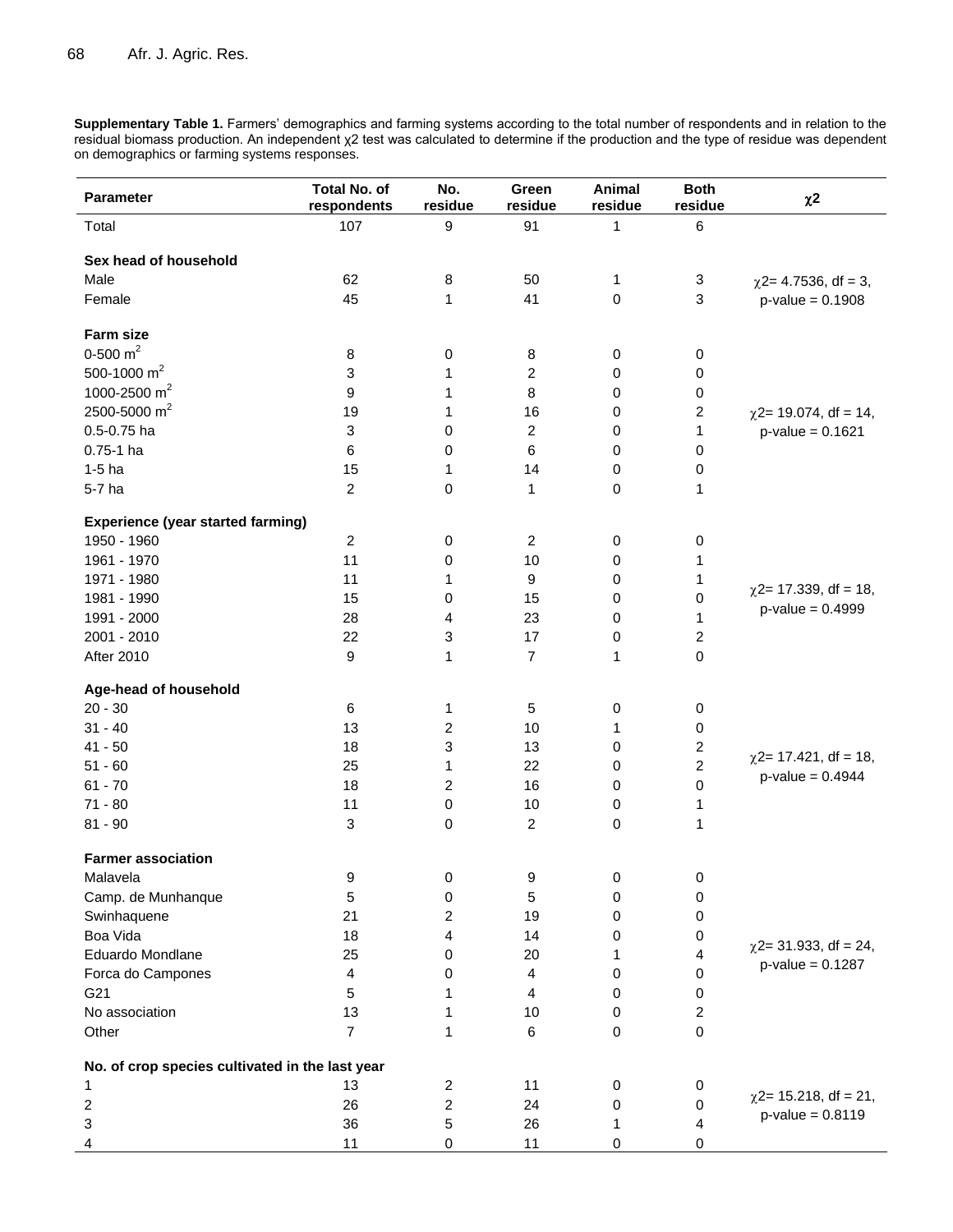# **Supplementary Table 1.** Contd.

| 5<br>$\overline{7}$<br>0<br>6<br>$\pmb{0}$<br>1<br>6<br>5<br>0<br>4<br>1<br>0<br>7<br>3<br>3<br>0<br>0<br>0<br>8<br>0<br>$\mathbf 0$<br>0<br>0<br>0<br>3<br>3<br>9<br>0<br>0<br>0<br>>10<br>1<br>0<br>1<br>0<br>0<br>No. of animal species raised in the last year<br>3<br>0<br>38<br>34<br>0<br>1<br>3<br>21<br>25<br>1<br>0<br>1<br>$\overline{c}$<br>2<br>$\overline{\mathbf{c}}$<br>18<br>23<br>$\chi$ 2= 24.037, df = 15,<br>1<br>3<br>18<br>$\mathbf{1}$<br>17<br>$\pmb{0}$<br>0<br>$p$ -value = 0.06446<br>$\sqrt{2}$<br>$\mathbf{1}$<br>$\mathbf{1}$<br>0<br>4<br>0<br>5<br>$\mathbf{1}$<br>1<br>$\mathbf 0$<br>0<br>0<br><b>Extension assistance-Governmental</b><br>No<br>16<br>13<br>3<br>0<br>0<br>$\chi$ 2= 3.6535, df = 3,<br>91<br>6<br>78<br>1<br>6<br>Yes<br>$p$ -value = 0.3014<br><b>NGO</b><br>No<br>75<br>8<br>63<br>1<br>3<br>$\chi$ 2= 3.1313, df = 3,<br>32<br>3<br>$\mathbf{1}$<br>28<br>0<br>Yes<br>$p$ -value = 0.3718<br>No assistance<br>No<br>94<br>$\overline{7}$<br>80<br>1<br>6<br>$\chi$ 2= 1.8239, df = 3,<br>$\overline{c}$<br>$\mathsf 0$<br>13<br>11<br>0<br>Yes<br>$p$ -value = $0.6097$<br>Other<br>No<br>103<br>8<br>88<br>1<br>6<br>$\chi$ 2= 1.6807, df = 3,<br>4<br>$\mathbf{1}$<br>$\sqrt{3}$<br>0<br>$\pmb{0}$<br>Yes<br>$p$ -value = $0.6412$<br><b>Agricultural practice-Monoculture</b><br>No<br>63<br>55<br>6<br>0<br>$\overline{c}$<br>$\chi$ 2= 3.366, df = 3,<br>4<br>44<br>$\ensuremath{\mathsf{3}}$<br>36<br>Yes<br>1<br>$p$ -value = 0.3386<br><b>Crop rotation</b><br>28<br>3<br>23<br>No<br>1<br>1<br>$\chi$ 2= 3.3785, df = 3,<br>$\sqrt{5}$<br>79<br>68<br>$\pmb{0}$<br>$p$ -value = $0.3369$<br>Yes<br>6<br>Intercropping<br>No<br>17<br>$\sqrt{2}$<br>14<br>$\pmb{0}$<br>$\mathbf{1}$<br>$\chi$ 2= 6.7149, df = 3,<br>$\overline{7}$<br>$\pmb{0}$<br>$77 \,$<br>6<br>90<br>Yes<br>$p$ -value = 0.08156<br>Fire<br>No<br>98<br>85<br>$\,6$<br>$\mathbf{1}$<br>6<br>$\chi$ 2= 8.2894, df = 3,<br>$\mathsf 3$<br>$\pmb{0}$<br>$\mathsf{O}\xspace$<br>$\boldsymbol{9}$<br>$\,6\,$<br>Yes<br>$p$ -value = 0.04039<br><b>Fallow</b><br>68<br>$\,6$<br>57<br>$\mathbf{1}$<br>$\overline{\mathbf{4}}$<br>$\chi$ 2= 0.6692, df = 3,<br>no<br>$\overline{c}$<br>$\ensuremath{\mathsf{3}}$<br>$\pmb{0}$<br>39<br>34<br>$p$ -value = 0.8804<br>yes<br>Other<br>105<br>No<br>$\boldsymbol{9}$<br>89<br>$\mathbf{1}$<br>6<br>$\chi$ 2= 0.35835, df = 3,<br>$\overline{c}$<br>$\mathsf 0$<br>0<br>$\boldsymbol{2}$<br>0<br>Yes<br>$p$ -value = $0.9487$ |  |  |  |  |
|--------------------------------------------------------------------------------------------------------------------------------------------------------------------------------------------------------------------------------------------------------------------------------------------------------------------------------------------------------------------------------------------------------------------------------------------------------------------------------------------------------------------------------------------------------------------------------------------------------------------------------------------------------------------------------------------------------------------------------------------------------------------------------------------------------------------------------------------------------------------------------------------------------------------------------------------------------------------------------------------------------------------------------------------------------------------------------------------------------------------------------------------------------------------------------------------------------------------------------------------------------------------------------------------------------------------------------------------------------------------------------------------------------------------------------------------------------------------------------------------------------------------------------------------------------------------------------------------------------------------------------------------------------------------------------------------------------------------------------------------------------------------------------------------------------------------------------------------------------------------------------------------------------------------------------------------------------------------------------------------------------------------------------------------------------------------------------------------------------------------------------------------------------------------------------------------------------------------------------------------------------------------------------------------------------------------------------------------------------------------------------------------------------------------------------------------------------------------------------------------------------|--|--|--|--|
|                                                                                                                                                                                                                                                                                                                                                                                                                                                                                                                                                                                                                                                                                                                                                                                                                                                                                                                                                                                                                                                                                                                                                                                                                                                                                                                                                                                                                                                                                                                                                                                                                                                                                                                                                                                                                                                                                                                                                                                                                                                                                                                                                                                                                                                                                                                                                                                                                                                                                                        |  |  |  |  |
|                                                                                                                                                                                                                                                                                                                                                                                                                                                                                                                                                                                                                                                                                                                                                                                                                                                                                                                                                                                                                                                                                                                                                                                                                                                                                                                                                                                                                                                                                                                                                                                                                                                                                                                                                                                                                                                                                                                                                                                                                                                                                                                                                                                                                                                                                                                                                                                                                                                                                                        |  |  |  |  |
|                                                                                                                                                                                                                                                                                                                                                                                                                                                                                                                                                                                                                                                                                                                                                                                                                                                                                                                                                                                                                                                                                                                                                                                                                                                                                                                                                                                                                                                                                                                                                                                                                                                                                                                                                                                                                                                                                                                                                                                                                                                                                                                                                                                                                                                                                                                                                                                                                                                                                                        |  |  |  |  |
|                                                                                                                                                                                                                                                                                                                                                                                                                                                                                                                                                                                                                                                                                                                                                                                                                                                                                                                                                                                                                                                                                                                                                                                                                                                                                                                                                                                                                                                                                                                                                                                                                                                                                                                                                                                                                                                                                                                                                                                                                                                                                                                                                                                                                                                                                                                                                                                                                                                                                                        |  |  |  |  |
|                                                                                                                                                                                                                                                                                                                                                                                                                                                                                                                                                                                                                                                                                                                                                                                                                                                                                                                                                                                                                                                                                                                                                                                                                                                                                                                                                                                                                                                                                                                                                                                                                                                                                                                                                                                                                                                                                                                                                                                                                                                                                                                                                                                                                                                                                                                                                                                                                                                                                                        |  |  |  |  |
|                                                                                                                                                                                                                                                                                                                                                                                                                                                                                                                                                                                                                                                                                                                                                                                                                                                                                                                                                                                                                                                                                                                                                                                                                                                                                                                                                                                                                                                                                                                                                                                                                                                                                                                                                                                                                                                                                                                                                                                                                                                                                                                                                                                                                                                                                                                                                                                                                                                                                                        |  |  |  |  |
|                                                                                                                                                                                                                                                                                                                                                                                                                                                                                                                                                                                                                                                                                                                                                                                                                                                                                                                                                                                                                                                                                                                                                                                                                                                                                                                                                                                                                                                                                                                                                                                                                                                                                                                                                                                                                                                                                                                                                                                                                                                                                                                                                                                                                                                                                                                                                                                                                                                                                                        |  |  |  |  |
|                                                                                                                                                                                                                                                                                                                                                                                                                                                                                                                                                                                                                                                                                                                                                                                                                                                                                                                                                                                                                                                                                                                                                                                                                                                                                                                                                                                                                                                                                                                                                                                                                                                                                                                                                                                                                                                                                                                                                                                                                                                                                                                                                                                                                                                                                                                                                                                                                                                                                                        |  |  |  |  |
|                                                                                                                                                                                                                                                                                                                                                                                                                                                                                                                                                                                                                                                                                                                                                                                                                                                                                                                                                                                                                                                                                                                                                                                                                                                                                                                                                                                                                                                                                                                                                                                                                                                                                                                                                                                                                                                                                                                                                                                                                                                                                                                                                                                                                                                                                                                                                                                                                                                                                                        |  |  |  |  |
|                                                                                                                                                                                                                                                                                                                                                                                                                                                                                                                                                                                                                                                                                                                                                                                                                                                                                                                                                                                                                                                                                                                                                                                                                                                                                                                                                                                                                                                                                                                                                                                                                                                                                                                                                                                                                                                                                                                                                                                                                                                                                                                                                                                                                                                                                                                                                                                                                                                                                                        |  |  |  |  |
|                                                                                                                                                                                                                                                                                                                                                                                                                                                                                                                                                                                                                                                                                                                                                                                                                                                                                                                                                                                                                                                                                                                                                                                                                                                                                                                                                                                                                                                                                                                                                                                                                                                                                                                                                                                                                                                                                                                                                                                                                                                                                                                                                                                                                                                                                                                                                                                                                                                                                                        |  |  |  |  |
|                                                                                                                                                                                                                                                                                                                                                                                                                                                                                                                                                                                                                                                                                                                                                                                                                                                                                                                                                                                                                                                                                                                                                                                                                                                                                                                                                                                                                                                                                                                                                                                                                                                                                                                                                                                                                                                                                                                                                                                                                                                                                                                                                                                                                                                                                                                                                                                                                                                                                                        |  |  |  |  |
|                                                                                                                                                                                                                                                                                                                                                                                                                                                                                                                                                                                                                                                                                                                                                                                                                                                                                                                                                                                                                                                                                                                                                                                                                                                                                                                                                                                                                                                                                                                                                                                                                                                                                                                                                                                                                                                                                                                                                                                                                                                                                                                                                                                                                                                                                                                                                                                                                                                                                                        |  |  |  |  |
|                                                                                                                                                                                                                                                                                                                                                                                                                                                                                                                                                                                                                                                                                                                                                                                                                                                                                                                                                                                                                                                                                                                                                                                                                                                                                                                                                                                                                                                                                                                                                                                                                                                                                                                                                                                                                                                                                                                                                                                                                                                                                                                                                                                                                                                                                                                                                                                                                                                                                                        |  |  |  |  |
|                                                                                                                                                                                                                                                                                                                                                                                                                                                                                                                                                                                                                                                                                                                                                                                                                                                                                                                                                                                                                                                                                                                                                                                                                                                                                                                                                                                                                                                                                                                                                                                                                                                                                                                                                                                                                                                                                                                                                                                                                                                                                                                                                                                                                                                                                                                                                                                                                                                                                                        |  |  |  |  |
|                                                                                                                                                                                                                                                                                                                                                                                                                                                                                                                                                                                                                                                                                                                                                                                                                                                                                                                                                                                                                                                                                                                                                                                                                                                                                                                                                                                                                                                                                                                                                                                                                                                                                                                                                                                                                                                                                                                                                                                                                                                                                                                                                                                                                                                                                                                                                                                                                                                                                                        |  |  |  |  |
|                                                                                                                                                                                                                                                                                                                                                                                                                                                                                                                                                                                                                                                                                                                                                                                                                                                                                                                                                                                                                                                                                                                                                                                                                                                                                                                                                                                                                                                                                                                                                                                                                                                                                                                                                                                                                                                                                                                                                                                                                                                                                                                                                                                                                                                                                                                                                                                                                                                                                                        |  |  |  |  |
|                                                                                                                                                                                                                                                                                                                                                                                                                                                                                                                                                                                                                                                                                                                                                                                                                                                                                                                                                                                                                                                                                                                                                                                                                                                                                                                                                                                                                                                                                                                                                                                                                                                                                                                                                                                                                                                                                                                                                                                                                                                                                                                                                                                                                                                                                                                                                                                                                                                                                                        |  |  |  |  |
|                                                                                                                                                                                                                                                                                                                                                                                                                                                                                                                                                                                                                                                                                                                                                                                                                                                                                                                                                                                                                                                                                                                                                                                                                                                                                                                                                                                                                                                                                                                                                                                                                                                                                                                                                                                                                                                                                                                                                                                                                                                                                                                                                                                                                                                                                                                                                                                                                                                                                                        |  |  |  |  |
|                                                                                                                                                                                                                                                                                                                                                                                                                                                                                                                                                                                                                                                                                                                                                                                                                                                                                                                                                                                                                                                                                                                                                                                                                                                                                                                                                                                                                                                                                                                                                                                                                                                                                                                                                                                                                                                                                                                                                                                                                                                                                                                                                                                                                                                                                                                                                                                                                                                                                                        |  |  |  |  |
|                                                                                                                                                                                                                                                                                                                                                                                                                                                                                                                                                                                                                                                                                                                                                                                                                                                                                                                                                                                                                                                                                                                                                                                                                                                                                                                                                                                                                                                                                                                                                                                                                                                                                                                                                                                                                                                                                                                                                                                                                                                                                                                                                                                                                                                                                                                                                                                                                                                                                                        |  |  |  |  |
|                                                                                                                                                                                                                                                                                                                                                                                                                                                                                                                                                                                                                                                                                                                                                                                                                                                                                                                                                                                                                                                                                                                                                                                                                                                                                                                                                                                                                                                                                                                                                                                                                                                                                                                                                                                                                                                                                                                                                                                                                                                                                                                                                                                                                                                                                                                                                                                                                                                                                                        |  |  |  |  |
|                                                                                                                                                                                                                                                                                                                                                                                                                                                                                                                                                                                                                                                                                                                                                                                                                                                                                                                                                                                                                                                                                                                                                                                                                                                                                                                                                                                                                                                                                                                                                                                                                                                                                                                                                                                                                                                                                                                                                                                                                                                                                                                                                                                                                                                                                                                                                                                                                                                                                                        |  |  |  |  |
|                                                                                                                                                                                                                                                                                                                                                                                                                                                                                                                                                                                                                                                                                                                                                                                                                                                                                                                                                                                                                                                                                                                                                                                                                                                                                                                                                                                                                                                                                                                                                                                                                                                                                                                                                                                                                                                                                                                                                                                                                                                                                                                                                                                                                                                                                                                                                                                                                                                                                                        |  |  |  |  |
|                                                                                                                                                                                                                                                                                                                                                                                                                                                                                                                                                                                                                                                                                                                                                                                                                                                                                                                                                                                                                                                                                                                                                                                                                                                                                                                                                                                                                                                                                                                                                                                                                                                                                                                                                                                                                                                                                                                                                                                                                                                                                                                                                                                                                                                                                                                                                                                                                                                                                                        |  |  |  |  |
|                                                                                                                                                                                                                                                                                                                                                                                                                                                                                                                                                                                                                                                                                                                                                                                                                                                                                                                                                                                                                                                                                                                                                                                                                                                                                                                                                                                                                                                                                                                                                                                                                                                                                                                                                                                                                                                                                                                                                                                                                                                                                                                                                                                                                                                                                                                                                                                                                                                                                                        |  |  |  |  |
|                                                                                                                                                                                                                                                                                                                                                                                                                                                                                                                                                                                                                                                                                                                                                                                                                                                                                                                                                                                                                                                                                                                                                                                                                                                                                                                                                                                                                                                                                                                                                                                                                                                                                                                                                                                                                                                                                                                                                                                                                                                                                                                                                                                                                                                                                                                                                                                                                                                                                                        |  |  |  |  |
|                                                                                                                                                                                                                                                                                                                                                                                                                                                                                                                                                                                                                                                                                                                                                                                                                                                                                                                                                                                                                                                                                                                                                                                                                                                                                                                                                                                                                                                                                                                                                                                                                                                                                                                                                                                                                                                                                                                                                                                                                                                                                                                                                                                                                                                                                                                                                                                                                                                                                                        |  |  |  |  |
|                                                                                                                                                                                                                                                                                                                                                                                                                                                                                                                                                                                                                                                                                                                                                                                                                                                                                                                                                                                                                                                                                                                                                                                                                                                                                                                                                                                                                                                                                                                                                                                                                                                                                                                                                                                                                                                                                                                                                                                                                                                                                                                                                                                                                                                                                                                                                                                                                                                                                                        |  |  |  |  |
|                                                                                                                                                                                                                                                                                                                                                                                                                                                                                                                                                                                                                                                                                                                                                                                                                                                                                                                                                                                                                                                                                                                                                                                                                                                                                                                                                                                                                                                                                                                                                                                                                                                                                                                                                                                                                                                                                                                                                                                                                                                                                                                                                                                                                                                                                                                                                                                                                                                                                                        |  |  |  |  |
|                                                                                                                                                                                                                                                                                                                                                                                                                                                                                                                                                                                                                                                                                                                                                                                                                                                                                                                                                                                                                                                                                                                                                                                                                                                                                                                                                                                                                                                                                                                                                                                                                                                                                                                                                                                                                                                                                                                                                                                                                                                                                                                                                                                                                                                                                                                                                                                                                                                                                                        |  |  |  |  |
|                                                                                                                                                                                                                                                                                                                                                                                                                                                                                                                                                                                                                                                                                                                                                                                                                                                                                                                                                                                                                                                                                                                                                                                                                                                                                                                                                                                                                                                                                                                                                                                                                                                                                                                                                                                                                                                                                                                                                                                                                                                                                                                                                                                                                                                                                                                                                                                                                                                                                                        |  |  |  |  |
|                                                                                                                                                                                                                                                                                                                                                                                                                                                                                                                                                                                                                                                                                                                                                                                                                                                                                                                                                                                                                                                                                                                                                                                                                                                                                                                                                                                                                                                                                                                                                                                                                                                                                                                                                                                                                                                                                                                                                                                                                                                                                                                                                                                                                                                                                                                                                                                                                                                                                                        |  |  |  |  |
|                                                                                                                                                                                                                                                                                                                                                                                                                                                                                                                                                                                                                                                                                                                                                                                                                                                                                                                                                                                                                                                                                                                                                                                                                                                                                                                                                                                                                                                                                                                                                                                                                                                                                                                                                                                                                                                                                                                                                                                                                                                                                                                                                                                                                                                                                                                                                                                                                                                                                                        |  |  |  |  |
|                                                                                                                                                                                                                                                                                                                                                                                                                                                                                                                                                                                                                                                                                                                                                                                                                                                                                                                                                                                                                                                                                                                                                                                                                                                                                                                                                                                                                                                                                                                                                                                                                                                                                                                                                                                                                                                                                                                                                                                                                                                                                                                                                                                                                                                                                                                                                                                                                                                                                                        |  |  |  |  |
|                                                                                                                                                                                                                                                                                                                                                                                                                                                                                                                                                                                                                                                                                                                                                                                                                                                                                                                                                                                                                                                                                                                                                                                                                                                                                                                                                                                                                                                                                                                                                                                                                                                                                                                                                                                                                                                                                                                                                                                                                                                                                                                                                                                                                                                                                                                                                                                                                                                                                                        |  |  |  |  |
|                                                                                                                                                                                                                                                                                                                                                                                                                                                                                                                                                                                                                                                                                                                                                                                                                                                                                                                                                                                                                                                                                                                                                                                                                                                                                                                                                                                                                                                                                                                                                                                                                                                                                                                                                                                                                                                                                                                                                                                                                                                                                                                                                                                                                                                                                                                                                                                                                                                                                                        |  |  |  |  |
|                                                                                                                                                                                                                                                                                                                                                                                                                                                                                                                                                                                                                                                                                                                                                                                                                                                                                                                                                                                                                                                                                                                                                                                                                                                                                                                                                                                                                                                                                                                                                                                                                                                                                                                                                                                                                                                                                                                                                                                                                                                                                                                                                                                                                                                                                                                                                                                                                                                                                                        |  |  |  |  |
|                                                                                                                                                                                                                                                                                                                                                                                                                                                                                                                                                                                                                                                                                                                                                                                                                                                                                                                                                                                                                                                                                                                                                                                                                                                                                                                                                                                                                                                                                                                                                                                                                                                                                                                                                                                                                                                                                                                                                                                                                                                                                                                                                                                                                                                                                                                                                                                                                                                                                                        |  |  |  |  |
|                                                                                                                                                                                                                                                                                                                                                                                                                                                                                                                                                                                                                                                                                                                                                                                                                                                                                                                                                                                                                                                                                                                                                                                                                                                                                                                                                                                                                                                                                                                                                                                                                                                                                                                                                                                                                                                                                                                                                                                                                                                                                                                                                                                                                                                                                                                                                                                                                                                                                                        |  |  |  |  |
|                                                                                                                                                                                                                                                                                                                                                                                                                                                                                                                                                                                                                                                                                                                                                                                                                                                                                                                                                                                                                                                                                                                                                                                                                                                                                                                                                                                                                                                                                                                                                                                                                                                                                                                                                                                                                                                                                                                                                                                                                                                                                                                                                                                                                                                                                                                                                                                                                                                                                                        |  |  |  |  |
|                                                                                                                                                                                                                                                                                                                                                                                                                                                                                                                                                                                                                                                                                                                                                                                                                                                                                                                                                                                                                                                                                                                                                                                                                                                                                                                                                                                                                                                                                                                                                                                                                                                                                                                                                                                                                                                                                                                                                                                                                                                                                                                                                                                                                                                                                                                                                                                                                                                                                                        |  |  |  |  |
|                                                                                                                                                                                                                                                                                                                                                                                                                                                                                                                                                                                                                                                                                                                                                                                                                                                                                                                                                                                                                                                                                                                                                                                                                                                                                                                                                                                                                                                                                                                                                                                                                                                                                                                                                                                                                                                                                                                                                                                                                                                                                                                                                                                                                                                                                                                                                                                                                                                                                                        |  |  |  |  |
|                                                                                                                                                                                                                                                                                                                                                                                                                                                                                                                                                                                                                                                                                                                                                                                                                                                                                                                                                                                                                                                                                                                                                                                                                                                                                                                                                                                                                                                                                                                                                                                                                                                                                                                                                                                                                                                                                                                                                                                                                                                                                                                                                                                                                                                                                                                                                                                                                                                                                                        |  |  |  |  |
|                                                                                                                                                                                                                                                                                                                                                                                                                                                                                                                                                                                                                                                                                                                                                                                                                                                                                                                                                                                                                                                                                                                                                                                                                                                                                                                                                                                                                                                                                                                                                                                                                                                                                                                                                                                                                                                                                                                                                                                                                                                                                                                                                                                                                                                                                                                                                                                                                                                                                                        |  |  |  |  |
|                                                                                                                                                                                                                                                                                                                                                                                                                                                                                                                                                                                                                                                                                                                                                                                                                                                                                                                                                                                                                                                                                                                                                                                                                                                                                                                                                                                                                                                                                                                                                                                                                                                                                                                                                                                                                                                                                                                                                                                                                                                                                                                                                                                                                                                                                                                                                                                                                                                                                                        |  |  |  |  |
|                                                                                                                                                                                                                                                                                                                                                                                                                                                                                                                                                                                                                                                                                                                                                                                                                                                                                                                                                                                                                                                                                                                                                                                                                                                                                                                                                                                                                                                                                                                                                                                                                                                                                                                                                                                                                                                                                                                                                                                                                                                                                                                                                                                                                                                                                                                                                                                                                                                                                                        |  |  |  |  |
|                                                                                                                                                                                                                                                                                                                                                                                                                                                                                                                                                                                                                                                                                                                                                                                                                                                                                                                                                                                                                                                                                                                                                                                                                                                                                                                                                                                                                                                                                                                                                                                                                                                                                                                                                                                                                                                                                                                                                                                                                                                                                                                                                                                                                                                                                                                                                                                                                                                                                                        |  |  |  |  |
|                                                                                                                                                                                                                                                                                                                                                                                                                                                                                                                                                                                                                                                                                                                                                                                                                                                                                                                                                                                                                                                                                                                                                                                                                                                                                                                                                                                                                                                                                                                                                                                                                                                                                                                                                                                                                                                                                                                                                                                                                                                                                                                                                                                                                                                                                                                                                                                                                                                                                                        |  |  |  |  |
|                                                                                                                                                                                                                                                                                                                                                                                                                                                                                                                                                                                                                                                                                                                                                                                                                                                                                                                                                                                                                                                                                                                                                                                                                                                                                                                                                                                                                                                                                                                                                                                                                                                                                                                                                                                                                                                                                                                                                                                                                                                                                                                                                                                                                                                                                                                                                                                                                                                                                                        |  |  |  |  |
|                                                                                                                                                                                                                                                                                                                                                                                                                                                                                                                                                                                                                                                                                                                                                                                                                                                                                                                                                                                                                                                                                                                                                                                                                                                                                                                                                                                                                                                                                                                                                                                                                                                                                                                                                                                                                                                                                                                                                                                                                                                                                                                                                                                                                                                                                                                                                                                                                                                                                                        |  |  |  |  |
|                                                                                                                                                                                                                                                                                                                                                                                                                                                                                                                                                                                                                                                                                                                                                                                                                                                                                                                                                                                                                                                                                                                                                                                                                                                                                                                                                                                                                                                                                                                                                                                                                                                                                                                                                                                                                                                                                                                                                                                                                                                                                                                                                                                                                                                                                                                                                                                                                                                                                                        |  |  |  |  |
|                                                                                                                                                                                                                                                                                                                                                                                                                                                                                                                                                                                                                                                                                                                                                                                                                                                                                                                                                                                                                                                                                                                                                                                                                                                                                                                                                                                                                                                                                                                                                                                                                                                                                                                                                                                                                                                                                                                                                                                                                                                                                                                                                                                                                                                                                                                                                                                                                                                                                                        |  |  |  |  |
|                                                                                                                                                                                                                                                                                                                                                                                                                                                                                                                                                                                                                                                                                                                                                                                                                                                                                                                                                                                                                                                                                                                                                                                                                                                                                                                                                                                                                                                                                                                                                                                                                                                                                                                                                                                                                                                                                                                                                                                                                                                                                                                                                                                                                                                                                                                                                                                                                                                                                                        |  |  |  |  |
|                                                                                                                                                                                                                                                                                                                                                                                                                                                                                                                                                                                                                                                                                                                                                                                                                                                                                                                                                                                                                                                                                                                                                                                                                                                                                                                                                                                                                                                                                                                                                                                                                                                                                                                                                                                                                                                                                                                                                                                                                                                                                                                                                                                                                                                                                                                                                                                                                                                                                                        |  |  |  |  |
|                                                                                                                                                                                                                                                                                                                                                                                                                                                                                                                                                                                                                                                                                                                                                                                                                                                                                                                                                                                                                                                                                                                                                                                                                                                                                                                                                                                                                                                                                                                                                                                                                                                                                                                                                                                                                                                                                                                                                                                                                                                                                                                                                                                                                                                                                                                                                                                                                                                                                                        |  |  |  |  |
|                                                                                                                                                                                                                                                                                                                                                                                                                                                                                                                                                                                                                                                                                                                                                                                                                                                                                                                                                                                                                                                                                                                                                                                                                                                                                                                                                                                                                                                                                                                                                                                                                                                                                                                                                                                                                                                                                                                                                                                                                                                                                                                                                                                                                                                                                                                                                                                                                                                                                                        |  |  |  |  |
|                                                                                                                                                                                                                                                                                                                                                                                                                                                                                                                                                                                                                                                                                                                                                                                                                                                                                                                                                                                                                                                                                                                                                                                                                                                                                                                                                                                                                                                                                                                                                                                                                                                                                                                                                                                                                                                                                                                                                                                                                                                                                                                                                                                                                                                                                                                                                                                                                                                                                                        |  |  |  |  |
|                                                                                                                                                                                                                                                                                                                                                                                                                                                                                                                                                                                                                                                                                                                                                                                                                                                                                                                                                                                                                                                                                                                                                                                                                                                                                                                                                                                                                                                                                                                                                                                                                                                                                                                                                                                                                                                                                                                                                                                                                                                                                                                                                                                                                                                                                                                                                                                                                                                                                                        |  |  |  |  |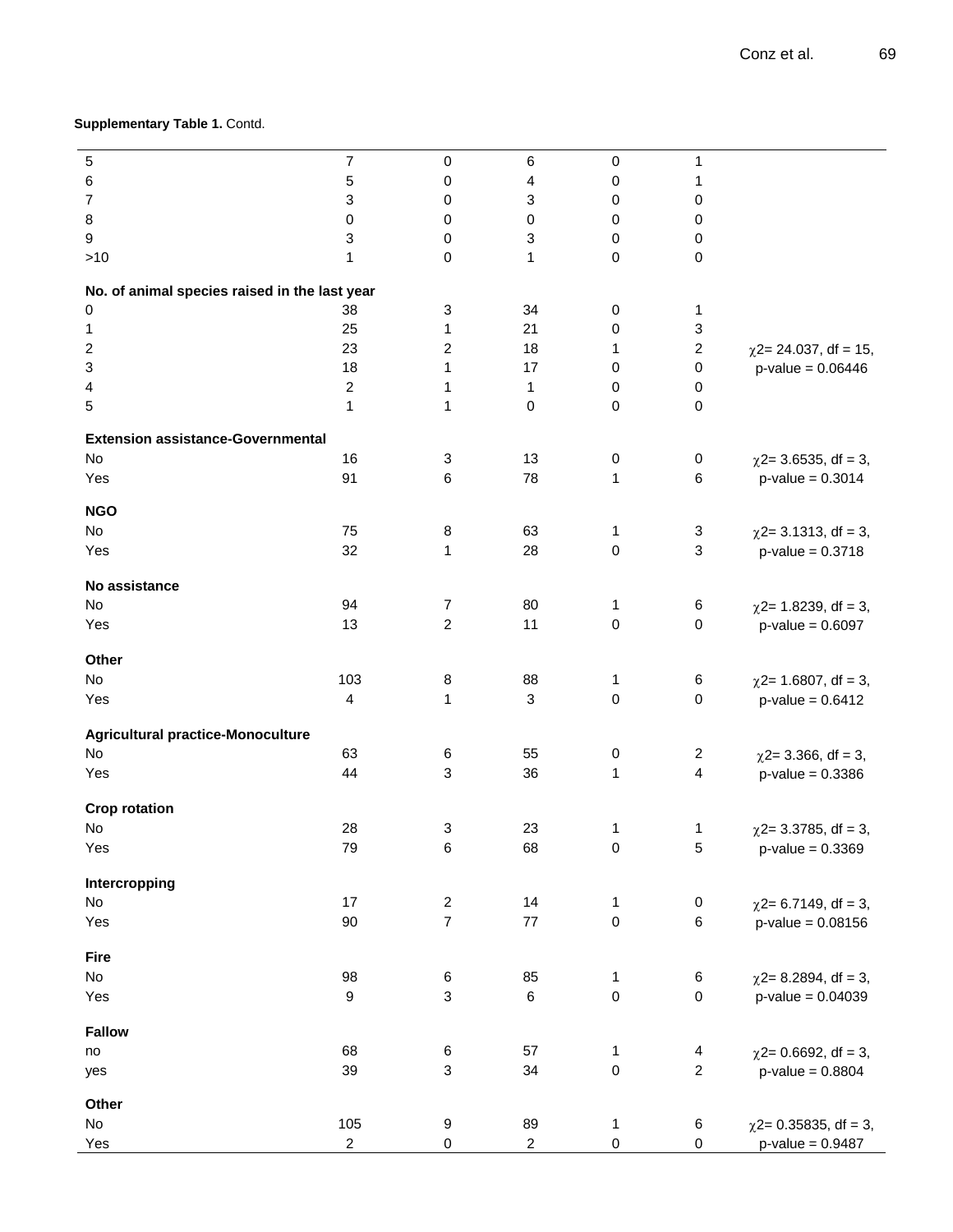#### **Supplementary Table 1.** Contd.

| <b>Residue use-Fertilizer</b> |     |             |             |              |                |                           |
|-------------------------------|-----|-------------|-------------|--------------|----------------|---------------------------|
| No.                           | 19  | 9           | 8           | 1            | 1              | $\chi$ 2= 51.33, df = 3,  |
| Yes                           | 88  | 0           | 83          | 0            | 5              | p-value < 0.001           |
| Sold                          |     |             |             |              |                |                           |
| No                            | 104 | 9           | 90          | 1            | $\overline{4}$ | $\chi$ 2= 21.78, df = 3,  |
| Yes                           | 3   | $\mathbf 0$ | 1           | 0            | $\overline{2}$ | $p$ -value < $0.001$      |
| No use                        |     |             |             |              |                |                           |
| No                            | 97  | 0           | 91          | 0            | 6              | $\chi$ 2= 107, df = 3,    |
| Yes                           | 10  | 9           | $\mathbf 0$ | $\mathbf{1}$ | $\mathbf 0$    | $p$ -value < $0.001$      |
| <b>Burnt</b>                  |     |             |             |              |                |                           |
| No                            | 101 | 9           | 85          |              | 6              | $\chi$ 2= 1.1176, df = 3, |
| Yes                           | 6   | 0           | 6           | 0            | $\mathbf 0$    | $p$ -value = 0.7728       |

### **Supplementary Material 1.**

Questionnaire, translated from Portuguese to English, used to survey smallholder farmers.

Interviewed Demographics

- 1) Household head age: \_\_\_ years, gender: f / m
- 2) Responsible for OFSP cultivation age: \_\_\_ years, gender: f / m
- 3) Which year started agricultural activities (or How many years have been involved in agriculture)?
- 4) Are you a part of any association? Y/N, which one: \_\_\_\_\_\_\_\_\_\_\_\_\_\_\_\_\_\_\_\_\_\_\_\_\_\_

#### Farm Characterization

- 5) Do you receive any kind of technical assistance? Y/N
- 6) If yes, technical assistance provided by: NGO / Government / Other:
- 7) Where do your seeds come from: Extension agents (Governmental) / Self-production / Purchased / other: \_\_\_\_\_\_\_\_\_\_
- 8) Size of the property:  $\sqrt{m^2}$  or ha)

#### Soil fertility and cropping systems

9) Fill in the table with the crops cultivated in the last year. Provide information concerning when specific crop was harvest and inputs used in cultivation

| Crop | Planting<br>month | Harvesting month | Irrigation Y/N | Pesticides Y/N | Fertilizers<br>Y/N | Dose of<br>fertilizer | Weed<br>control<br>method |
|------|-------------------|------------------|----------------|----------------|--------------------|-----------------------|---------------------------|
|      |                   |                  |                |                |                    |                       |                           |

10) Animal production in your farm (multiple choices are possible): cattle / goat / chicken / milk cattle / swine / duck / other:

11) Indicate which activity is the main income for the household: animal production / crop production / neither

12) Which of the following agricultural practices are performed in your farm: monoculture / crop rotation / intercropping / fallow / neither / other:

#### OFSP cultivation

\_\_\_\_\_\_\_\_\_\_

- 13) Which year did you start with OFSP cultivation?
- 14) Area used for planting OFSP in the last year: \_  $m<sup>2</sup>$  or ha
- 15) How much do you produce of OFSP in the area mentioned on question 14? \_\_\_\_\_kg

16) Who provided OFSP vines in the last season? neighbors / self-production / SDAE / CIP / other: \_\_\_\_\_\_\_\_

- 17) Which OFSP variety do you plant?
- 18) If you use fertilizer on OFSP cultivation, please answer the following:
- a. Dose of fertilizer
- b. Which fertilizers?
- c. When do you fertilize? Before planting / \_\_\_ days after planting / on planting day / other:
- 19) What would you say are the constraints for OFSP productivity: No constraints / pests, diseases / drought / weed infestation / poor soil fertility / flooding / other: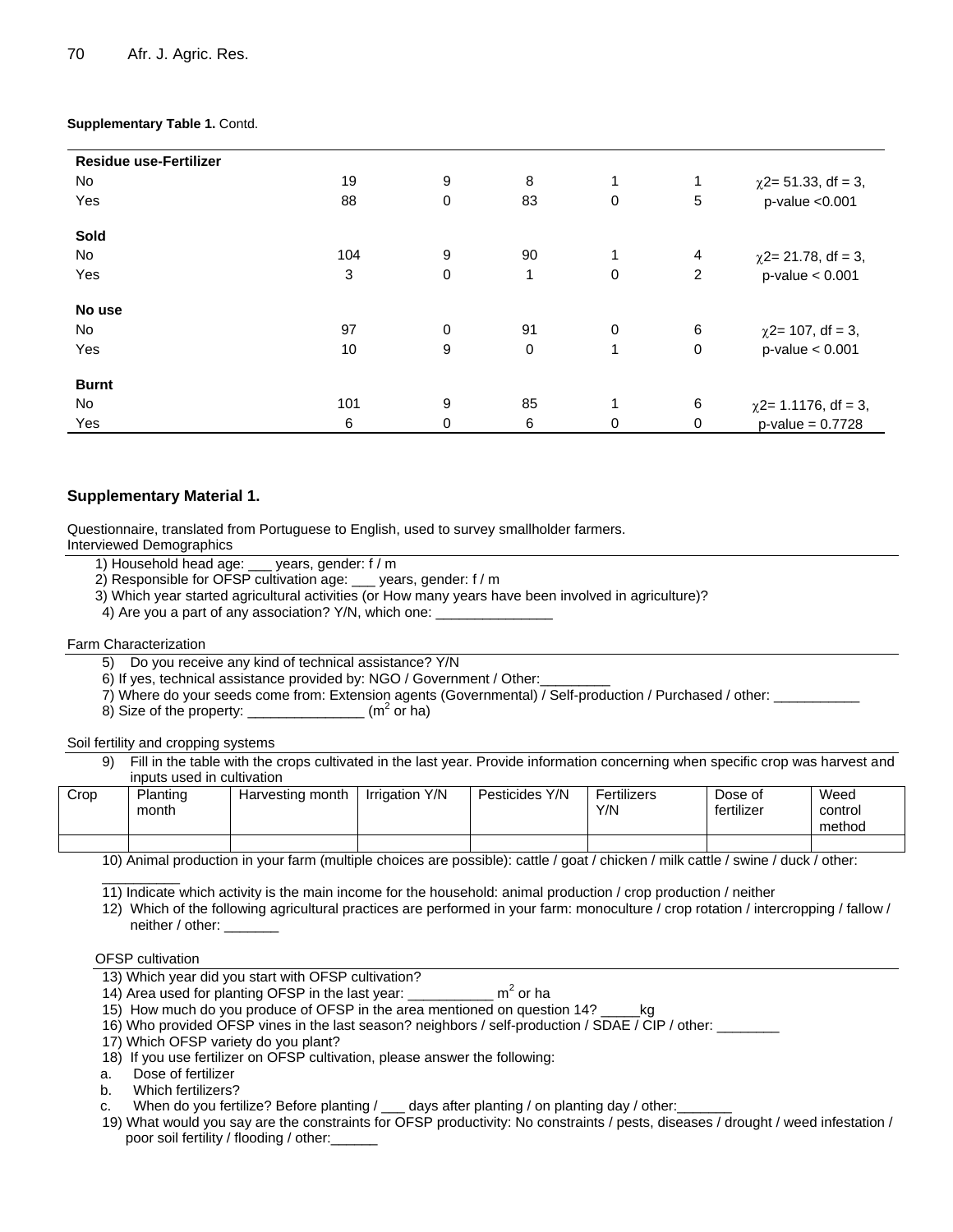#### Organic fertilizer availability

- 20) Identify if there is residues produced from agricultural practices performed in your farm: No / Yes, indicate: vegetable residues / animal manure / other:
- 21) If you produce residues, how are they used: Do not produce any residue / use as fertilizer / commercialized / no use / other:\_\_\_\_\_\_\_
- 22) Identify if there is production of other organic residues that could be used in your farm as fertilizer: food residues / no other residue is produced / other:
- 23) General comments from interviewer and interviewed:

#### **Supplementary Material 2.**